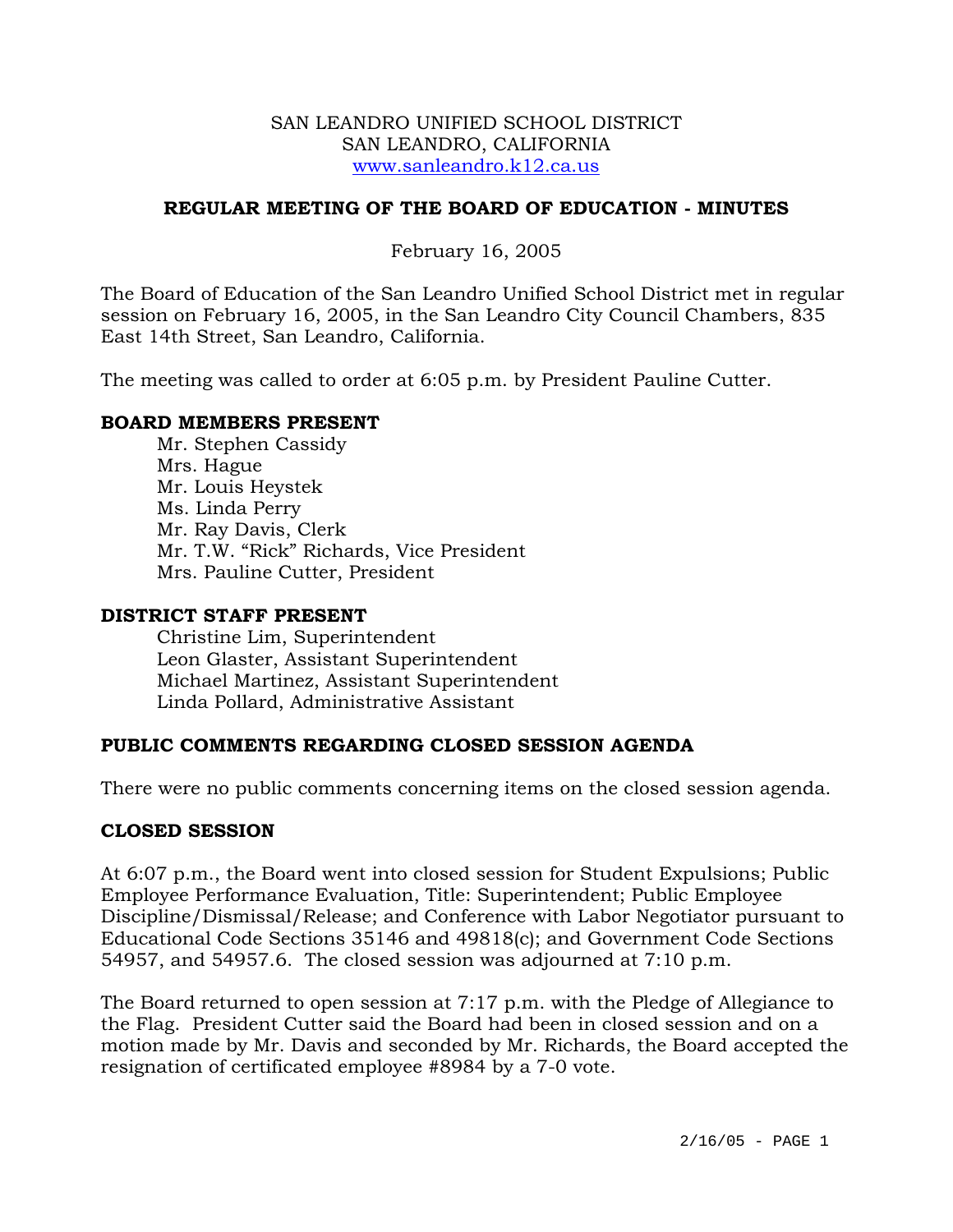# **APPROVAL OF AGENDA**

President Cutter requested that 4.5-CF, Relocation of Weight Room for Metal Shop Program and 1.13-CF, Career Technical Education Committee (Vocational Education Committee) be moved to follow the presentations.

Mr. Richards requested that Human Resource Conference Items 2.1-CF, 2.2-CF and Human Resource Information Items 2.1-CF and 2.2-CF regarding sexual harassment be pulled until the next meeting because of the different revised versions circulating, no time to review the revisions, and the need for clarification of Board Bylaw 9311 and 9313, regarding procedures governering Board Policies and Administrative Regulations. Superintendent Lim said that she would research his request.

On a motion made by Mr. Richards and seconded by Mr. Davis, the Board approved the agenda for the regular meeting of February 16, 2005 by a 7-0 vote as amended.

**REPORTS** Student Representatives' Reports – San Leandro High School student representative, Sharon Ma, updated the Board on school activities including basketball, wrestling and soccer season are ending; wrestling championship is coming up; California High School Exit Exam testing was Feb. 8 and 9; PCT and Staff Development have been focusing on WASC preparation and selfstudy; Back-To-School Night was Feb. 9 and was well attended; Rotary speech contest; Senior Bowling Night; African American Achievement Awards will be Feb. 18 at the Marina Community Center; African American Career Faire was Feb. 10; *Taste of Jazz* Concert will be Feb. 23 at the Marina Community Center.

> Mr. Heystek noticed that the date of the *Taste of Jazz* was listed in the high school newsletter to parents as March 1 and suggested bringing it to Mr. Tobin's attention for clarification.

## **PRESENTATIONS**

- \* President Cutter presented a Certificate of Appreciation to Eden Area Regional Occupational Program (ROP) Student of the Month for February 2005, Charles Brandon Polk for Computer Graphics Program.
- \* Cyril Bonnano, Director of Eden ROP gave a presentation on the programs that support Career Technical Education at San Leandro High School and shared other opportunities available to students during the week where organizations across the nation are recognizing and honoring the importance of Career and Technical Education.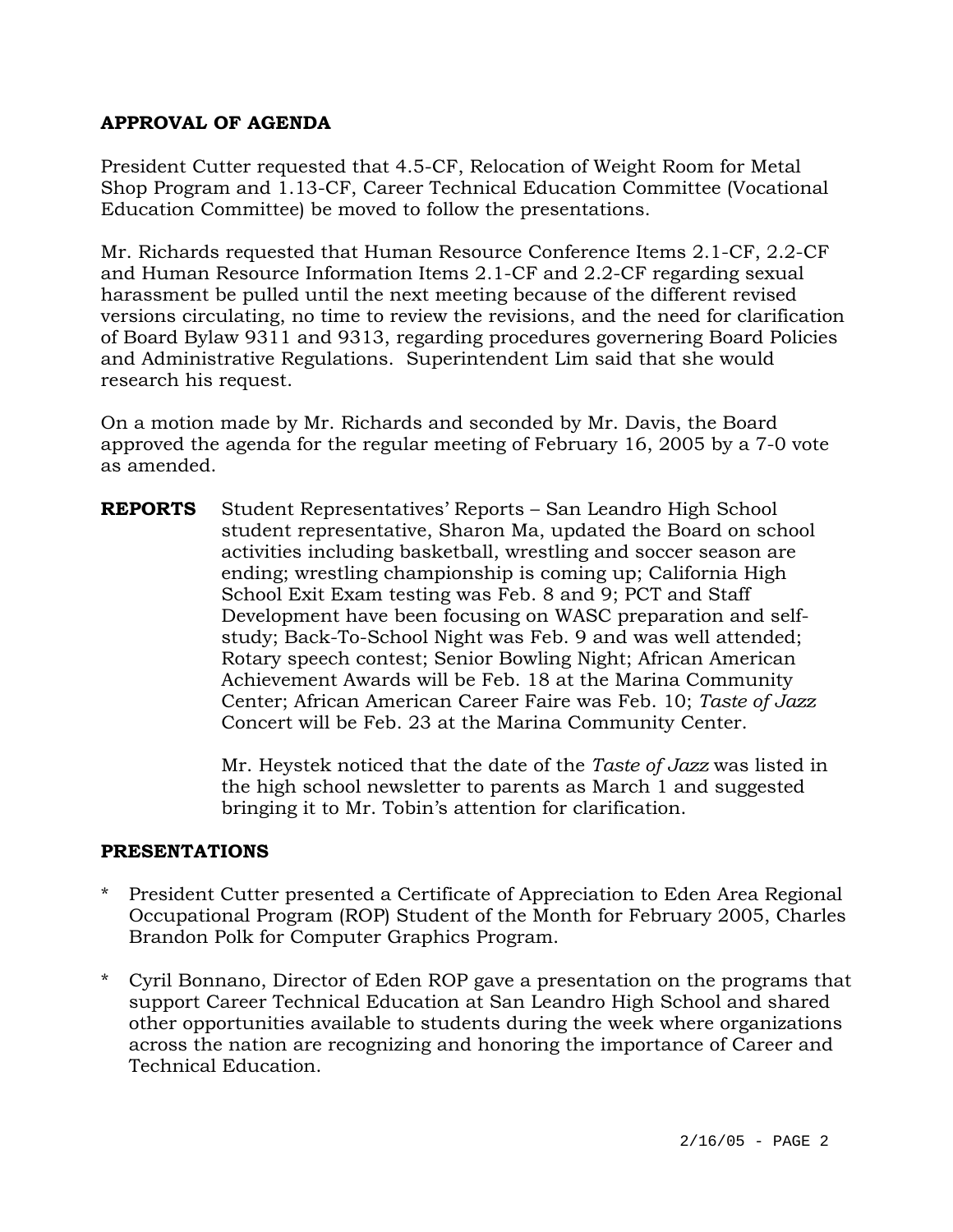He explained for the new Board members that Eden Area Regional Occupational Program (ROP) was a career training program offered by a joint venture of Castro Valley, Hayward, San Leandro, and San Lorenzo school districts to help prepare students to realize their potential through relevant training today for tomorrow's careers, opportunities through affordable classes, and partnership with business, industry and education. He said there were seventy-three ROCPs (Centers or Programs) in the state of California and we were very fortunate to have a Center program in Hayward as well as a program at the school sites. He said that currently ROP offers twenty- two sections at San Leandro High School and students could receive up to 40 units of elective credit or some of the courses give academic credit toward graduation as well as U.C. approved courses. He said that ROP was part of the state educational system and funded as such, but is capped, so that many of the courses offered are limited and spread out between the high schools and cap stone courses are offered at the center. Mr. Bonnano said that the focus of the program was to compliment the school courses not duplicate the District's efforts.

Karen Huff, the off site coordinator who was in attendance, attends advisory meetings, and works with the San Leandro High school administrators to determine program needs and how ROP can complement each other. Through Ms. Huff's expertise, ROP has developed a promotional video that they are trying to show at all the communities and give to the high schools so that students understand the regional occupational and career education program.

Mr. Bonnano shared a Career Pathways brochure listing the Hayward Center Programs, the ROP 2005-2006 course catalog, goals, and the list of the twenty-two programs offered at San Leandro High (an increase that has doubled since 1998), with the Board.

Mr. Bonnano concluded saying that ROP would continue to work with the principal discussing programs that would best meet students' needs and hoped that more students and parents would see the value of the relevance that ROP provides and realize the connection between academics and the real world.

The Board thanked the ROP staff for their presentation.

Mr. Davis said that through the Leadership San Leandro Program, he had an opportunity to tour the facilities, and it was phenomenal. Mr. Davis was concerned about the impact the proposed Bush budget would have on career technical education.

Mr. Cassidy asked about the funding sources and how many students, who were enrolled at the high school or Lincoln, were attending programs at the Hayward Center.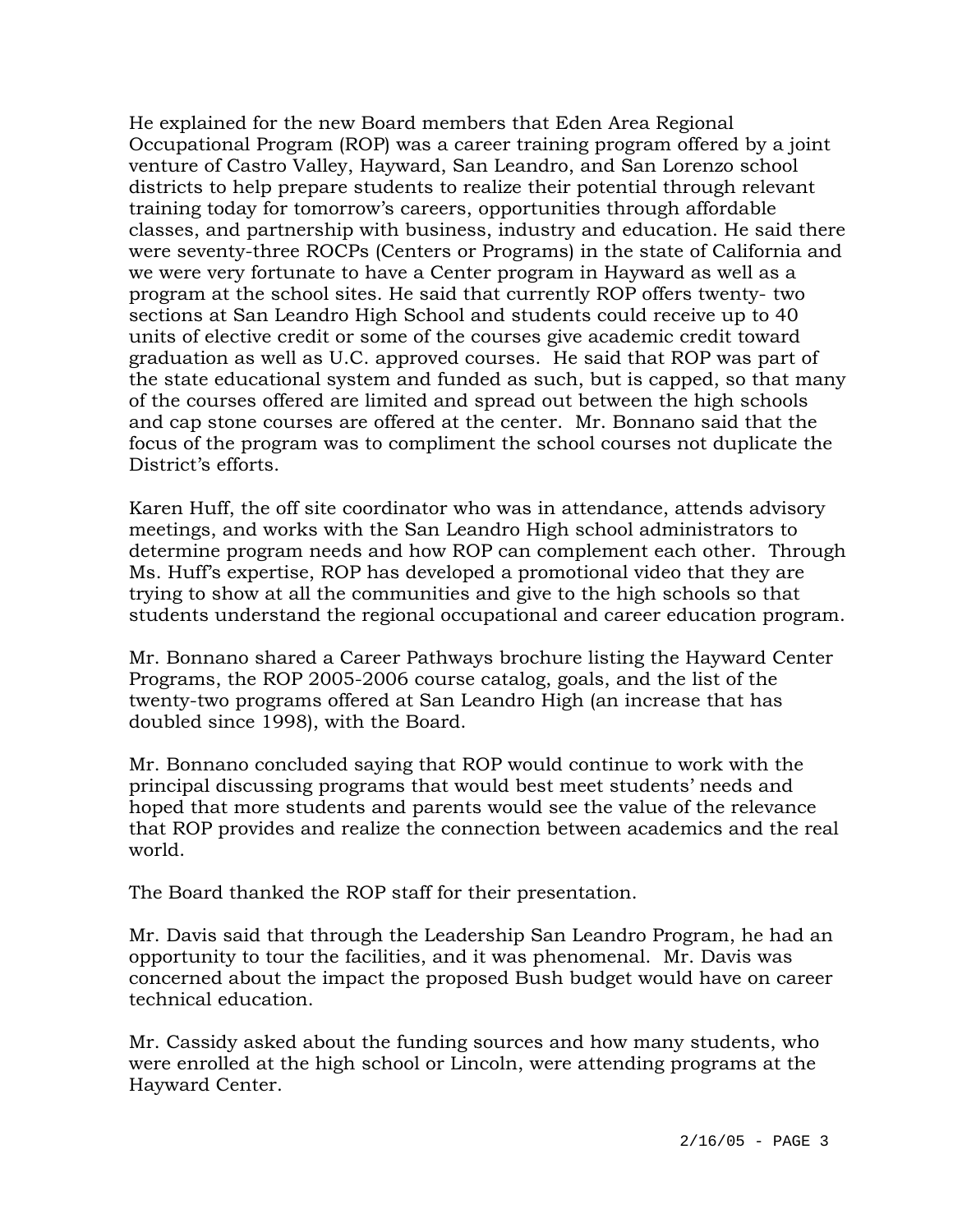Mr. Bonnano explained that they are capped by Prop. 13, and that their funding from the state, (which makes up about 95%) is based on Actual Daily Attendance (ADA) and currently about 150 students from San Leandro attend the Center.

# **CONFERENCE**

## Business, Operations and Facilities

## 4.5-CF Relocation of Weight Room for Metal Shop Program The Board discussed and considered the relocation of weight room for the Metal Shop Program at San Leandro High School.

Superintendent Lim explained that at the February 1 Board Meeting a District Vocational Educational Ad Hoc Committee was formed, consisting of Ray Davis (Chair), Stephen Cassidy, and Linda Perry. They met on February 7 at the high school to explore ideas and to get input from the high school leadership and the education committee. As a result of the meeting they asked Mr. Glaster to solicit some support from our risk management program to look at options for locations of the metal shop.

Mr. Glaster said that he met with Ben Hertzler, Tim Cummings, and Antonio Farias from Keenan & Associates; the Vocational Education advisor and local sheet metal and air systems businessman, George Heubel; and Lance Gunderson, Vocation Education Department Chair and inspected the current weight room, Shop 3, Shop 2, & Shop1 to see the feasibility of moving and replacing it with the metal shop. The key findings of the inspection included:

- The weight room space is only large enough to hold 10- 14 student workstations;
- Ventilation is needed to be upgraded;
- Recommended that new equipment be used or donated equipment be thoroughly checked out to assure that OSHA requirements are met (older equipment may not meet the standards and requirements which have significantly changed)

Mr. Glaster felt that in order to complete a meaningful professional design project and renovate space for a metal shop, additional information needed to be gathered, and the District would need to go through a Department of State Architects (DSA) process which takes about four months.

Linda Granger presented and summarized the pros and cons of three options: (1) Convert Shop 5 (current weight room) into a metal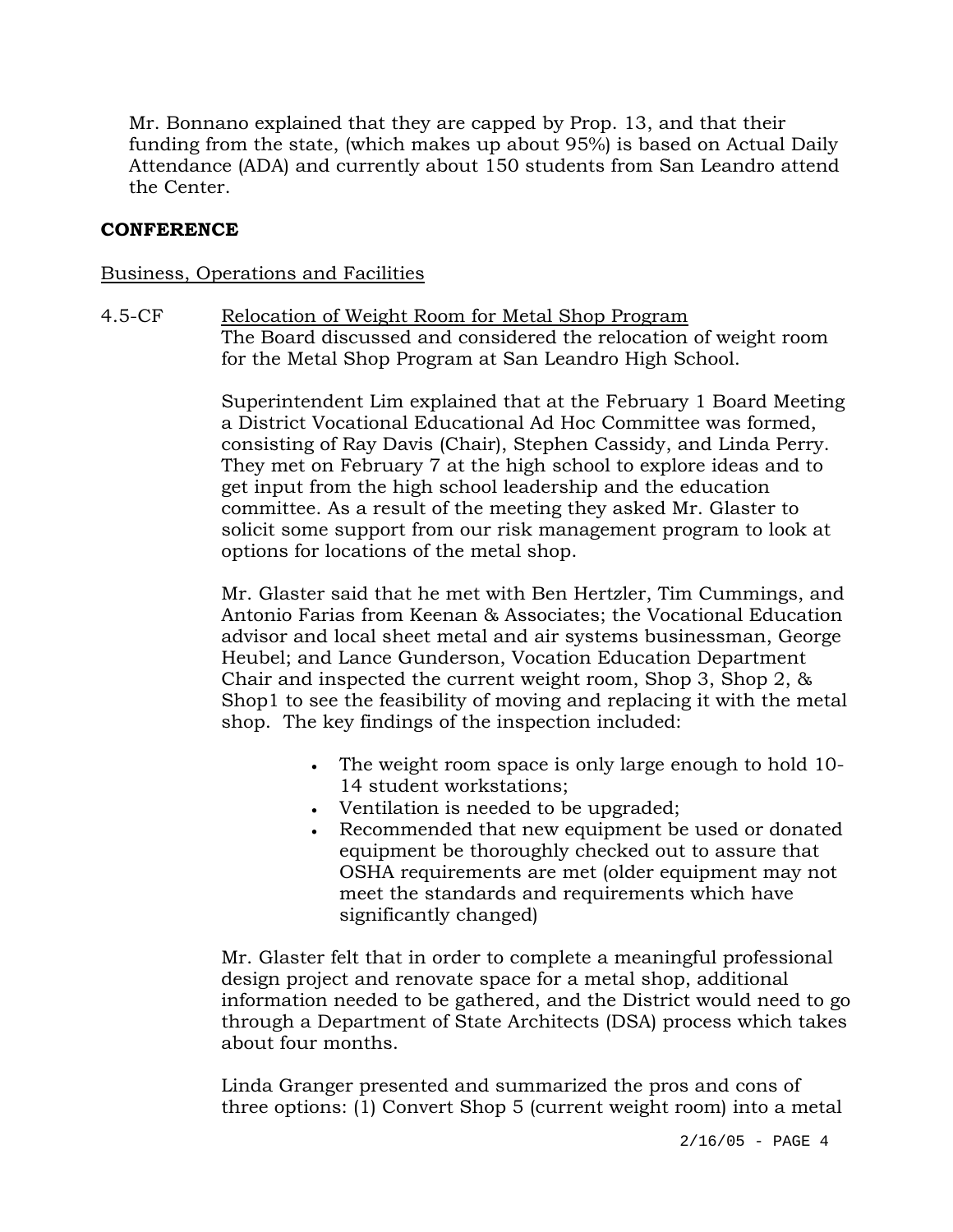shop; (2) Convert Shop 3 (currently drafting and math classes); (3) Convert Shop 2 into metal shop; (currently converted into three classrooms). Ms. Granger said that there were more logistical problems than easy answers.

Lance Gunnerson said it would be a benefit to bring a metal program back however there was still a great deal to work out and concerns on how this could be accomplished. He added that potential equipment donors needed the District to guarantee the materials would be put to use before agreeing to donate, "He said that the department did have concerns and would like to look at all of the classrooms and see how this could best be achieved thus requiring more time to plan this effectively. He would hate to see our resources drained, by not thinking this through. Mr. Gunderson said they are looking into other ideas on how to fund these programs and also that other site programs needed to be looked at before we instill this metal program.

The Board thanked staff for an informational presentation.

Mr. Davis indicated that the original timeline was set for the fall of 2005; however, tonight he was hearing that more information was needed and staff was recommending postponing the program until the fall of 2006. Mr. Gunderson explained the dilemma. He said that if donors are going to donate this equipment, "they don't want to see it sitting around." He felt that not enough research had been done and Ms. Granger wanted to be sure that the school would be providing a quality program.

Mr. Heystek requested additional information regarding what the Master Plan dictates regarding placing additional portables; the recruitment plan; course proposal and outline. He felt that with the necessary additional information and research, we could provide a program in the next full school year.

Mr. Cassidy said that he was disappointed that the metal program would not be returning this fall, but he understood the constraints. He wanted to be sure that the District's didn't inadvertently miss any deadlines and requested that site staff keep the Superintendent and Board informed of what dates are down the road.

Ms. Perry appreciated all the work that was done. She asked Mr. Glaster about the timeline. Mr. Glaster said that we need to define the options and walk the site with the architectural firm. He added that it needed to be a wholesome, thoughtful plan with a lot of insight, a professional need to be brought in for direction and we also needed direction from the high school.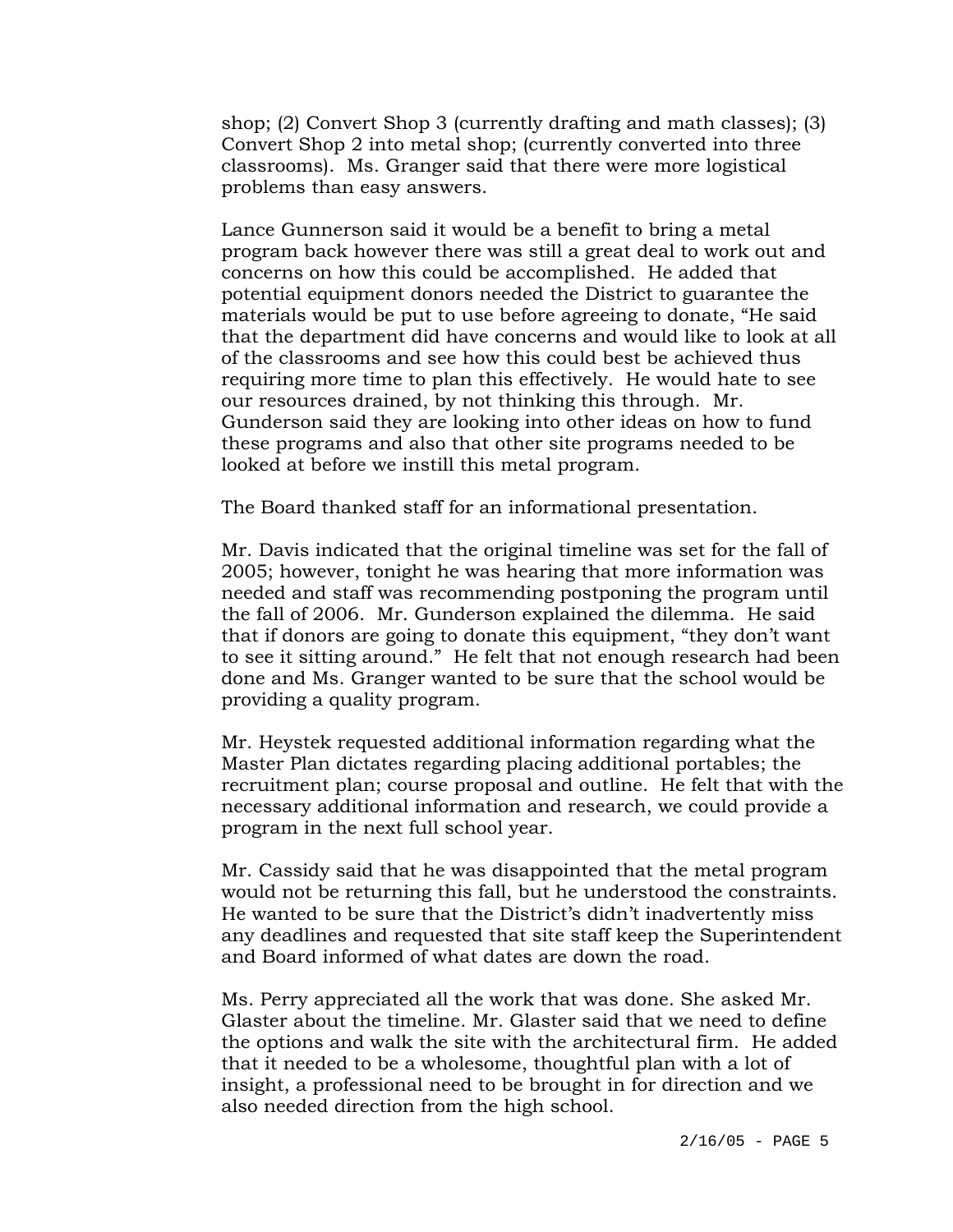Ms. Perry also wanted to know who certifies the safety of the equipment and meeting the OSHA requirements. Mr. Gunderson said that would be done by those who know the equipment: the professional, the teacher, and the Career Technical Advisory Committee.

She was concerned about the program matching the two sections of welding offered by the ROP so that students could go through the program and be ready for a union apprenticeship program etc., and the curriculum change. She wondered if there was a way to bring it back in the spring. Ms. Granger felt that if you are really talking about redesigning the metal program you need time to build a program. She would like to see the District work with the Chamber Task Force and the business community to design the course and then go through the curriculum approval process as any new course would.

Mrs. Hague asked about the history of the metal shop. Mr. Gunderson said that originally it was a small machine shop connected with the auto program.

Mr. Richard asked all the necessary information requested by the potential donor was collected and they were given a timeline was there a location to temporarily store this equipment until we could get the program up and running.

Mrs. Cutter suggested offering an "A/B" type course such as a combination metal/welding along with another course as a way to entice students and help introduce students to the courses.

President Cutter reiterated and the Board agreed that the District would provide the site with the footprints, and facilities master plan, and in return the sites would provide a recruitment plan, proposal, and timeline that the District and Board would need to adhere.

In response to Mr. Davis' questions regarding the timeline, Ms. Granger felt that there were three issues: facilities, curriculum, and equipment that needed to be addressed and given the curriculum approval process, the desire to make sure that we were doing something that the community wanted, and the need to do everything in a quality way, she saw the program beginning in the fall of 2006.

It was the consensus of the Board for the site to draw up an "ideal" and "realistic" plan and come back to the Board with a report.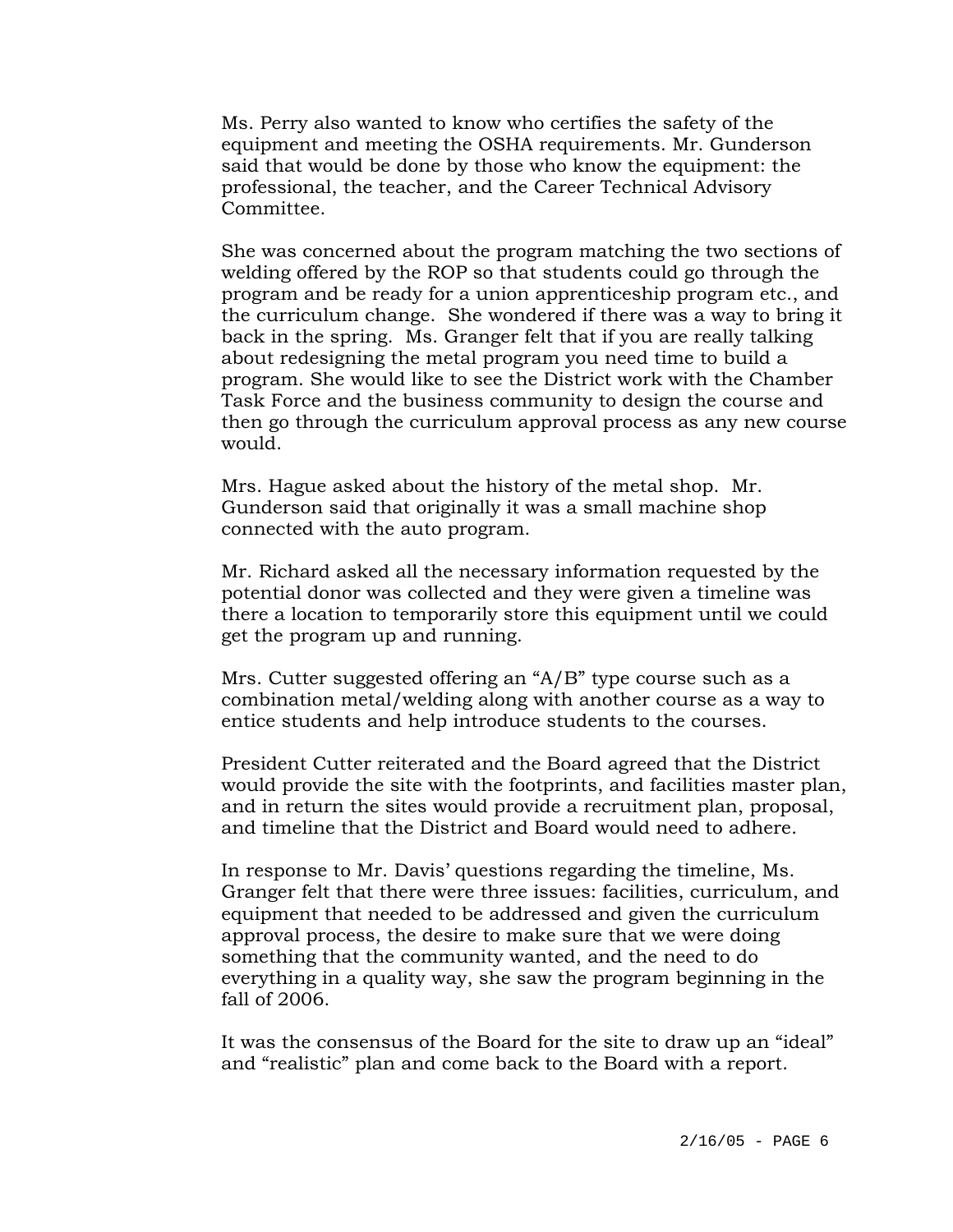## General Services

1.13-CF Career Technical Education Committee (Vocational Education Committee) The Board discussed and considered creating a new Board standing committee, Career Technical Education Committee (Vocational Education Committee).

# **PUBLIC COMMENT**

• Heidi Finberg from the San Leandro Chamber of Commerce said that the Chamber appreciated that the Board was taking a more proactive focus on career technical education adding that the Chamber has had a task force focused on vocational education for the past year, which is a collaboration of the business community, teachers, Board trustees, and school district administration and has been very successful. Her concern regarding the creation of a Board standing committee was the ability of the business community to fully participate. She added that it was the goal of the Chamber to facilitate the connection between the career technical students with the business community. She looked forward to continuing their partnership and hoped that whatever the decision was tonight, it would be inclusive and that the Chamber would be equal partners at the table.

Mr. Davis, Chair, of the Vocational Ad Hoc committee reported that the meeting included a very healthy exchange of ideas from the representatives from ROP, maintenance, San Leandro Chamber, and concerned business people; however, the committee didn't come to any conclusions regarding whether a standing committee should be established. He would like to see the creation of this committee move forward because it reinforces the importance the Board plays on the career/technical program.

Mr. Heystek appreciated Heidi Finberg reaffirming the Chambers commitment. He recalled previous discussions on this and felt that establishing a standing committee for one issue was not wise, it would show favoritism and we needed to look at all programs. He would rather have the site create the program and go through the channels and he recommended not forming a committee, thus allowing businesses to be more fully involved and allowing the site and departments to bring recommendations to the Board so that we were not micromanaging this process.

Mr. Cassidy recommended creating a career technical committee stating that it was well suited to have its own committee such as the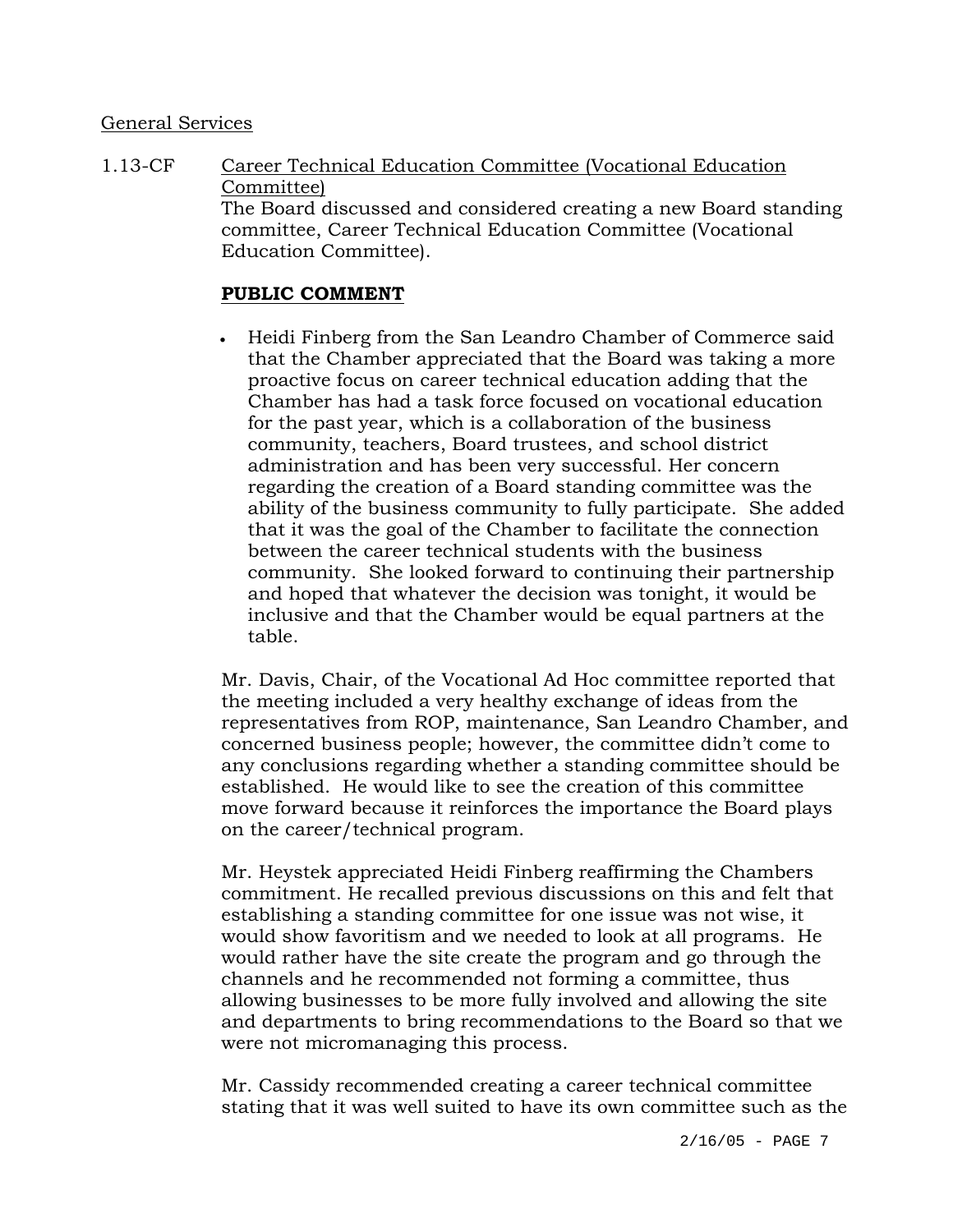Facilities/Technology Committee. He didn't believe that the conduct and organization of the Board had served this program well in the past and believed that the program was important and should have a committee overseeing it. It was his opinion that if the Board was truly committed to seeing a vigorous career technical education program, they needed to put their own personal time and energy into seeing that the program moves forward and that there was a committee that the Board and staff would attend.

Ms. Perry said that some people who attended the meeting felt that this was another layer of what we already had such as the Business Advisory group, DECA, the Chamber, etc. and what would be the value of adding another Board committee. She heard from the school sites and others that there was already a leadership structure such as Curriculum Council, and School Site Council. She also had concerns about separating out single issues. She would rather see regular reports to the Board from these groups and she did not support creating this Board committee.

Mrs. Hague saw the importance of career technical education and liked seeing the options being offered to the students as well as providing a link between the school and community. She felt that the Board had a strong commitment to Voc. Ed; yet, she had concerns about adding levels of confusion to it and at this time was not in favor of the committee; however she was greatly in favor of the program.

Mr. Richards said his intension was not to address a single issue but more as providing an overall guidance for career technical education. He suggested following a similar format to the City/District Liaison committee. He thought there was a need and desire from every Board member and District to see the CTE program flourish and he would like to see some of the old programs brought back and the current ones stay in tack.

The discussion continued focusing on the Chamber Task Force, Board member participation in that group, procedures and what the charge would be.

It was consensus of the Board to select three Board members to serve on the existing Chamber Task Force and report back.

Mr. Cassidy reiterated his support to creating a new Career Technical Education Committee.

Mrs. Hague felt that the key piece was reassuring the community that we were working on the issue and by involving the community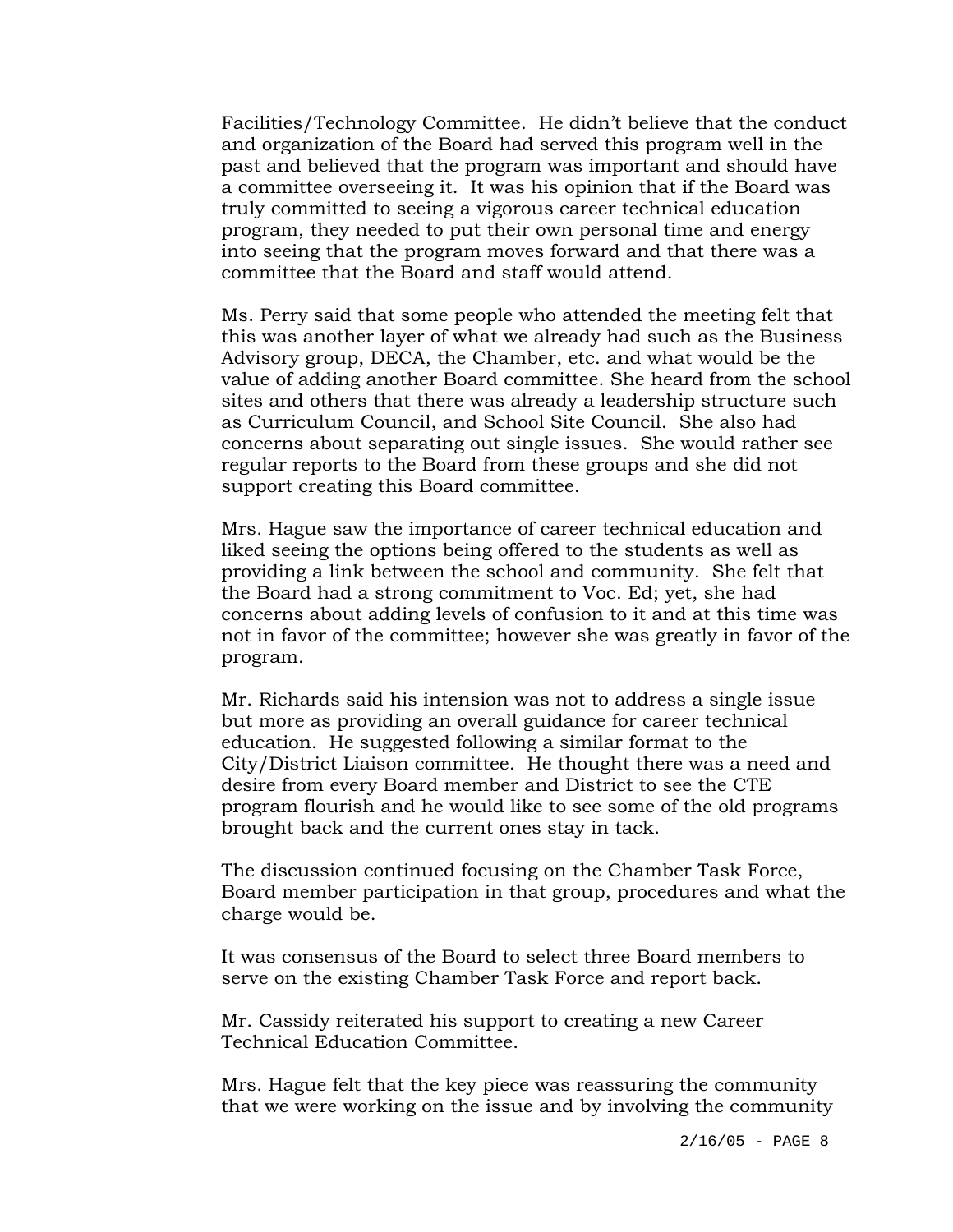was a strong step in the right direction.

Ray Davis, Linda Perry, and Stephen Cassidy agreed to represent the Board on the task force at their March meeting. President Cutter suggested that if they were willing to serve after the March meeting, the Board would elect them as representatives to the committee which would be renewed annually.

Mrs. Cutter disbanded the "one-time only" Vocational Ad Hoc Committee upon completion of working with staff and bringing back specific cost estimates and funding options for a metal shop.

# **PUBLIC TESTIMONY ON NON-AGENDA ITEMS**

• Tom Morse, SLTA member and Bancroft teacher addressed the Board regarding the SLTA contract and urged them to find room in the budget for a fair contract for teachers in San Leandro and staff.

The Board took a break at 9:10 p.m.

The Board reconvened at 9:18 p.m.

- Perry Chicain addressed the Board regarding bringing trust back to the school district, keeping the teachers happy, providing them with what they need to do their job, and a standard of living that suits the nobility of their profession.
- y District teachers Elizabeth Huffmaster, Kerrie Skehan-Marshall, Janet Collamer, Kay Kidder, Laurie Appling, Matthew James, Richard Styner, Dana Chohlis, and Ruby Smart expressed how much they enjoyed teaching in the District and their concern regarding teachers' salary, an insufficient raise, and the high cost of medical benefits. They hoped that the Board would take a strong leadership role in the District, and help reestablish an atmosphere where teachers are respected and valued by reviewing the financial compensation for teachers, finding the necessary funds for a true raise, so that they could truly serve the students and retain the quality staff in San Leandro.

# **REPORTS**

1) Correspondence – Clerk Davis reported receiving emails from Richard Fishbaugh and Philip Smothermon supporting the freeze on the Assistant Superintendent of Education position; Jackie Russum inviting members of the Board to attend a teleseminar entitle "Welcome to Wellness: Putting New School Nutrition Legislation into Practice"; an invitation from Gerald Shovlin, McKinley Elementary school parent, to visit McKinley as part of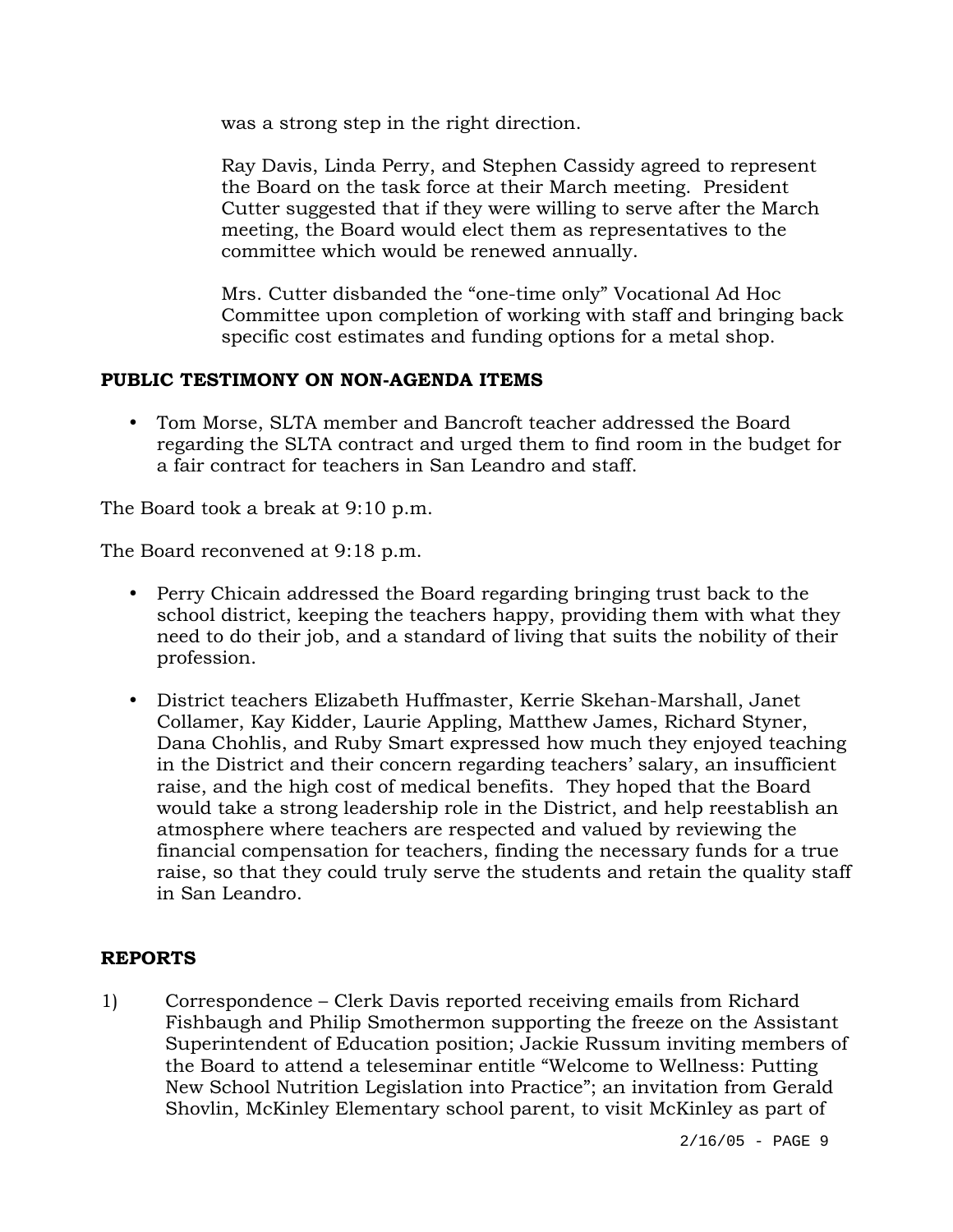their celebration of Reading Across America; emails from SLAM teachers expressing concerns about the Vocational Education program and Metal Shop class; and Patricia Quinby concerning staff and student safety on the Bancroft campus and notifying parents of risks.

- 2) Superintendent's Report Superintendent Chris Lim followed up on some Board requests:
	- Wish List: Trustee Davis' request for a "wish list" was forwarded to the principals and we should be receiving some of those list for him soon;
	- Union Shop Insignias: Ms. Lim researched Mr. Cassidy's request for union shop insignias on business cards and discovered that this had not been done it the past and recommended that the Board forward it to the Policy Committee for consideration;
	- Safety at the high school: Ms. Lim commended the high school administration for their response regarding a serious situation occurring after school recently and hoped that this was an isolated incident. She reminded the community that the recent addition of cameras at the high school, and a highly visible administrative team are major factors in making San Leandro High a safer place, and that she is in daily contact with the principal to make sure that the campus is safe; Ms. Lim added that she had spoken to some students who felt that the campus was significantly calmer and there were less fights than last year.
	- School Resource Officer (SRO) Reduction: The Superintendent said she had been in contact with City Manager, John Jermanis, regarding the potential reduction of the School Resource Officer (SRO) and it would be placed on the next City/District Liaison Committee agenda on March 9 at 11:30 at the City Hall and that the City Council planned to discuss this issue at the City Finance Committee this Thursday at 1:30 p.m.

Superintendent Lim reported that she presented a PowerPoint presentation to Leadership San Leandro where a lively discussion resulted in two areas regarding the achievement gap and the potential impact of the Governor's proposed budget.

She said that she had the opportunity to attend the Roosevelt PTA meeting, where both Trustees Perry and Cutter were in attendance, and had very positive feedback; the District received a positive certification from the County on the 1st Interim Report, however there were some concerns stated in the letter that she would forward to the Board along with a handout from FCMAT listing 15 conditions most frequently indicating fiscal distress. Because the City was planning on installing their new Councilmember on March 15th, she asked the Board to consider changing the March 15th Board meeting to either March 14th at the City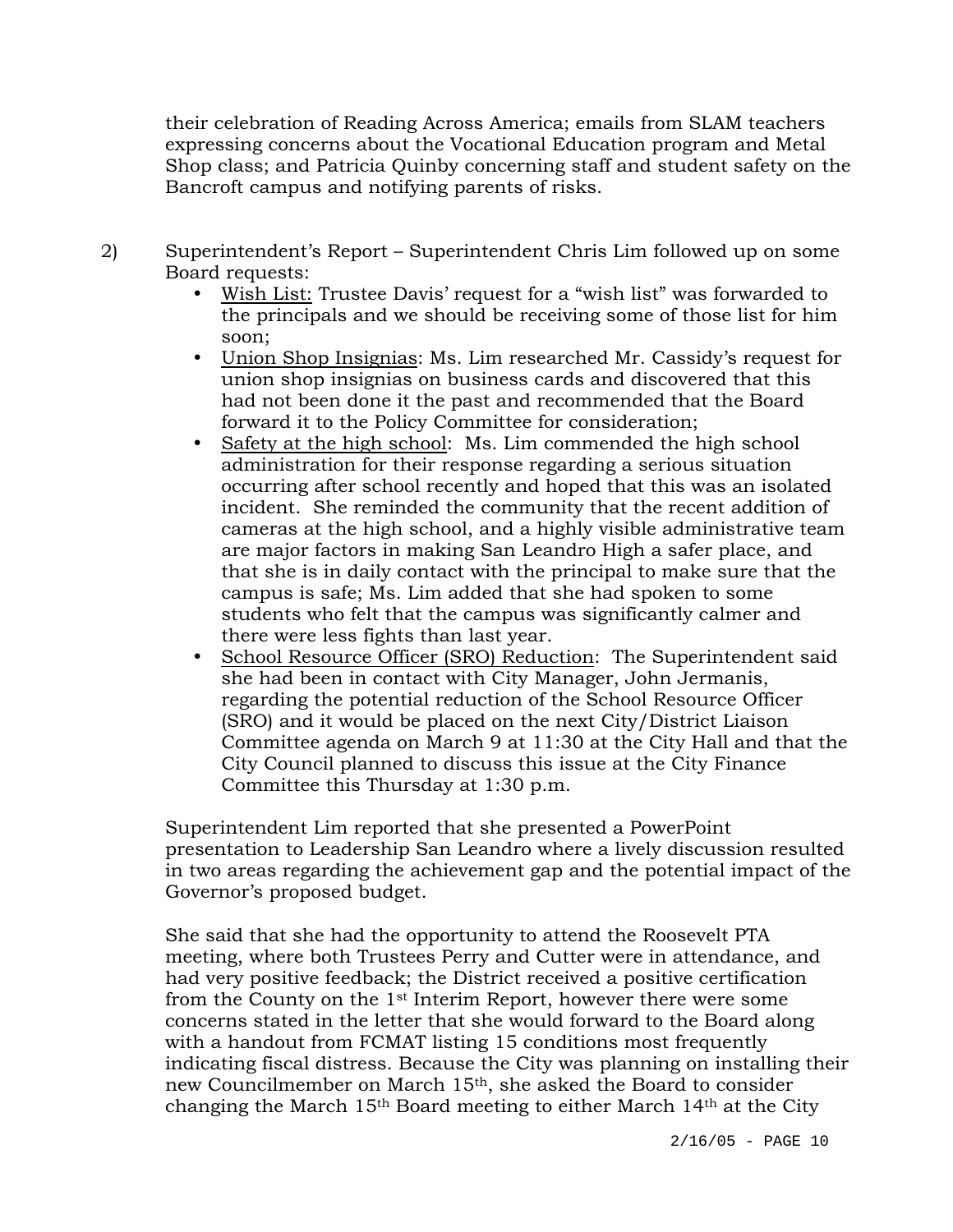Chambers or having it at the D.O. on the 15th.

Regarding the safety issue Mr. Davis said that he shared with San Leandro High School principal, Amy Furtado, that there was a traffic surveillance camera located at the intersection of San Leandro Boulevard and E. 14th which had full capabilities to look down both ways on E. 14th Street and had both time lapse and real time video capabilities. He encouraged her to speak with the police department as to using this system as a resource to look at surrounding areas of the high school campus.

Mr. Cassidy recommended and Mr. Heystek agreed that someone from the school district should attend the City Finance Committee meeting and share the District's position regarding the School Resource Officer and at the same time, work with the City/District Liaison committee.

President Cutter and Ms. Lim said that she would be available to attend that meeting and that the Liaison Committee would be discussing this at their March meeting.

Mr. Cassidy asked to be informed when the Superintendent would be speaking at certain events, such as the Roosevelt PTA meeting, so that Board members could have the option of attending and the Superintendent agreed.

Ms. Lim stressed that she is in daily contact the principal and if additional security is needed, the issue is addressed through current channels such as when the Board authorized an in-house suspension person. She was not clear on what the presentation would accomplish other than what was already currently in practice.

Mrs. Cutter suggested sharing the annual health survey report and maybe that would helpful to Mr. Cassidy.

Mrs. Hague thought that the health survey report was included in the school report card.

Mrs. Cutter asked for a most recent copy of the report to be submitted to the Board.

- 3) Board Committee Reports
	- Facilities/Technology Mrs. Cutter reported that the committee met on February 11 and discussed the following: Roosevelt Elementary School Prop. 55 Construction Project; Request for Qualification for Construction Management Firms; Update of District-wide Facility Projects; Vanir Construction Management Awards/Plaque proposal; Jefferson Plaque and Dedication; the Facilities Workshop for New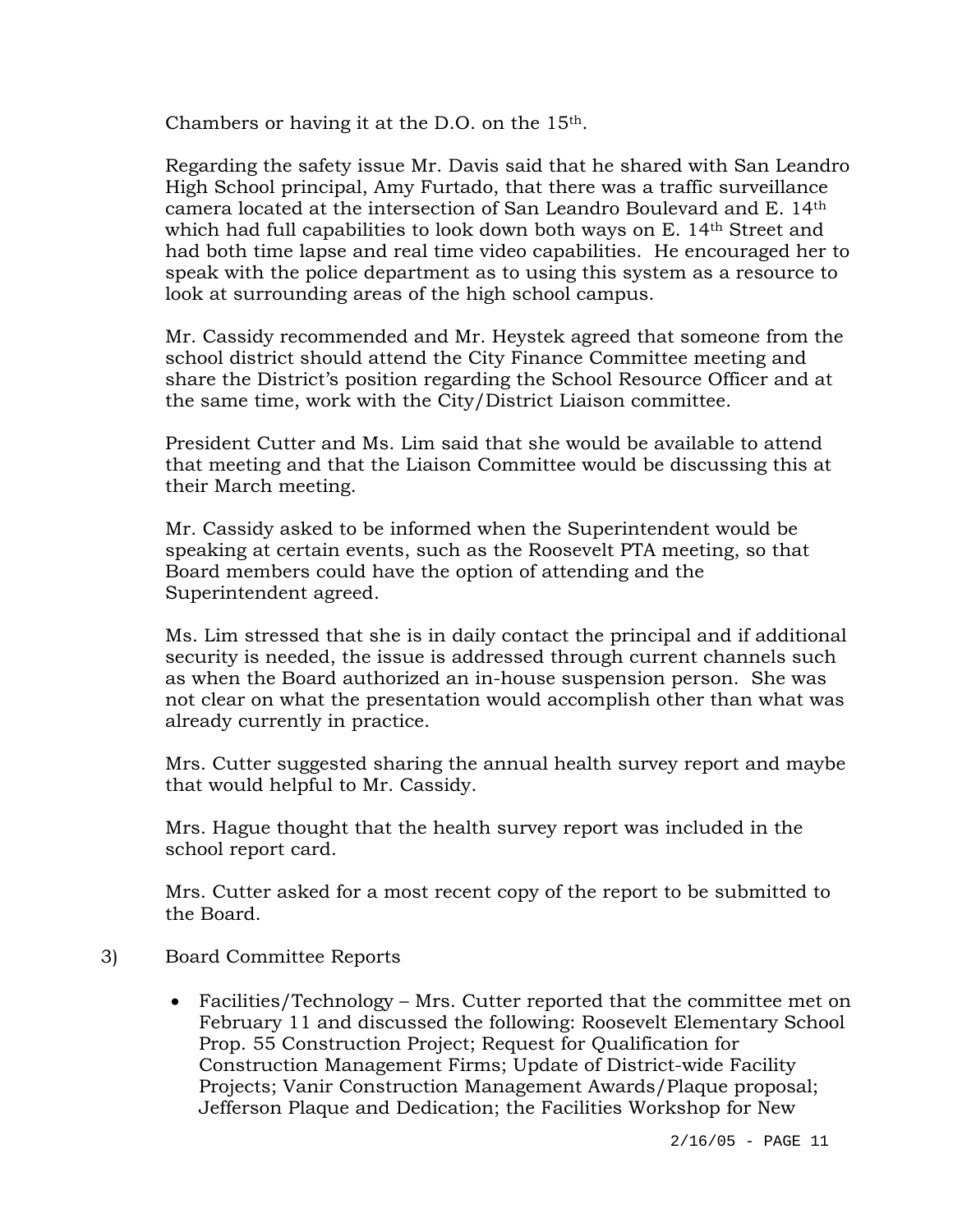School Bond, indicating that they would be scheduling a meeting, but not before the second week in March; Adult Literacy Education Center at Muir, and the Madison renovation project.

 In response to Mr. Cassidy question, President Perry said that the Roosevelt Elementary Prop. 55 Construction project would be on the March 1 agenda. He requested that tech support at the high school be added to the next Facilities/Technology committee meeting.

• Policy – Ms. Perry said they met on March 15 and discussed the Sexual Harassment Policy for All Personnel and Students and is on the agenda for the Board's first review tonight. They also discussed the Uniform Complaint form required under the Williams Lawsuit settlement and that would be coming to the Board at the March 1 meeting under AR 1312.4; the policy table of contents; and volunteers. She noted a few policy items to be added to their next agenda: (1) procedures for adoption of policies and the number of readings; and (2) the use of union printers whenever possible.

On a motion made by Mr. Richards and seconded by Mr. Heystek, the Board agreed to extend the meeting to 11:30 p.m. by a 7-0 vote.

- Vocational Education Ad Hoc Committee- Ray Davis thanked the Board for giving him the opportunity to chair this "one-time only" committee.
- 7) Board Representatives' Reports
	- Eden Area Regional Occupational Program Mr. Richards said that he would pass along to the Superintendent a list of the DECA award winners; the ROP approved a "vision" statement.
	- San Leandro Collaborative Mr. Heystek reported that the Executive and Steering Committee have been working on putting together a Healthy Living Forum to address an area of concern each year where the collaborative could host a faire and provide as much education to children, youth and their families. The Healthy Living Forum will be held this spring and he will update the board on the date, location, and time and the role of the Board.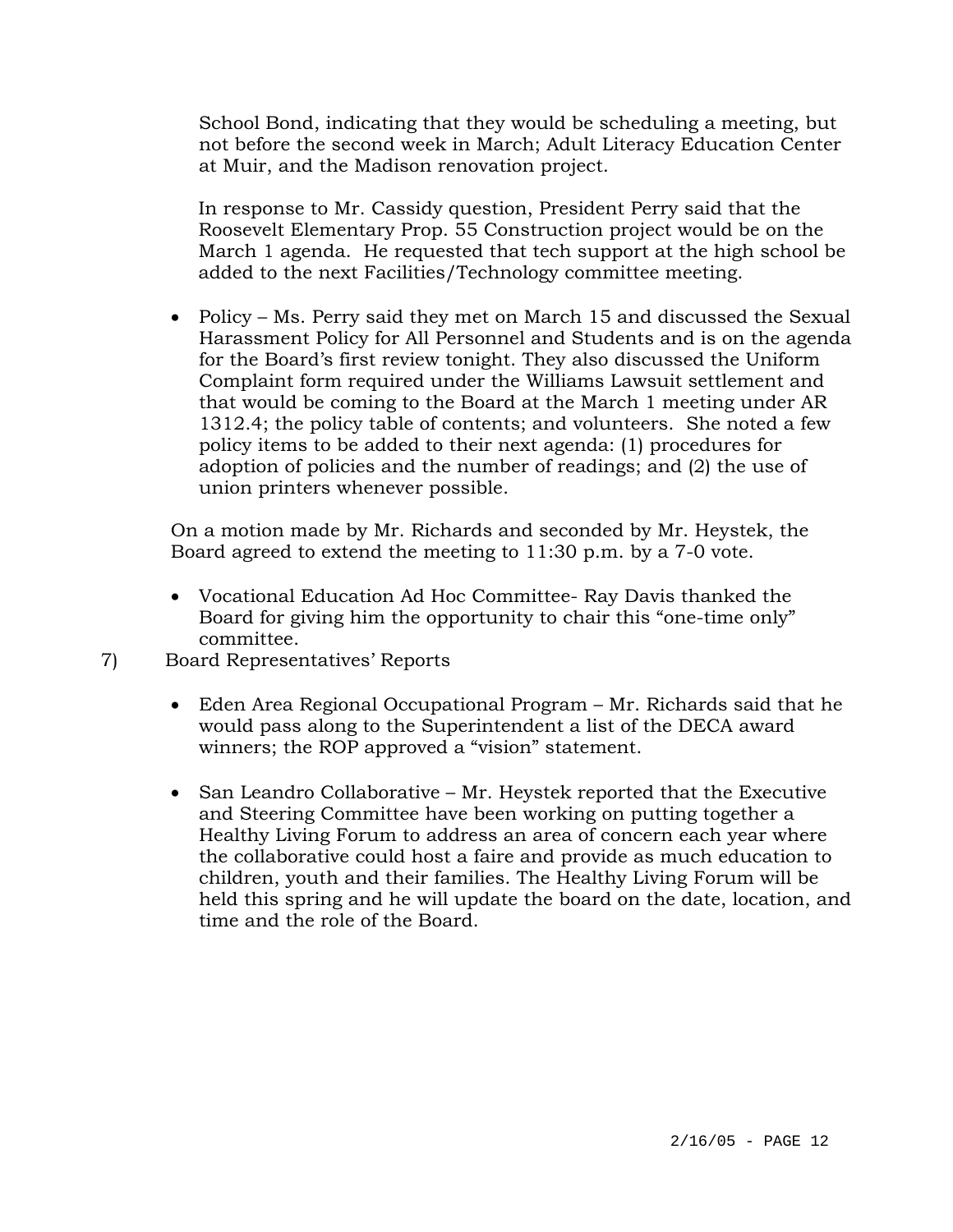# **CONSENT ITEMS**

Ms. Perry requested pulling Conference Item 3.1-C, Acceptance of Donations, and Mr. Richards requested pulling Conference Item 4.4-C, Resolution #05-16 to Declare Certain Equipment Surplus and/or Obsolete due to backup information not provided.

# General Services

| $1.1 - C$       | Approval of Board Minutes – February 1, 2005                |  |  |
|-----------------|-------------------------------------------------------------|--|--|
| $1.2-C$         | Resolution #05-18, Career and Technical Education Week      |  |  |
| Human Resources |                                                             |  |  |
| $2.1-C$         | Acceptance of Personnel Report                              |  |  |
| $2.2 - C$       | San Leandro High School Block Schedule Tentative Agreement  |  |  |
| $2.3-C$         | Resolution #05-13 for Teachers Teaching Out of Subject Area |  |  |

- 2.4-C Resolution #05-14 for Teachers Teaching Out of Subject Area
- 2.5-C Resolution #05-15 for Teachers Teaching out of Subject Area

Business, Operations and Facilities

- 4.1-C Ratification of Payroll for January 2005
- 4.2-C Approval of Bill Warrants
- 4.3-C Intra-Budget Transfers

On a motion made by Mr. Davis and seconded by Ms. Perry, the Board approved the remaining consent items by a 7-0 vote.

## Educational Services

3.1-C Acceptance of Donations

Ms. Perry was concerned and wanted to know who certified the safety of the donation of a Sun Modular Computer Analyzer and Pro Lift 2 Post 9000 lb. auto lift to the Auto Shop to San Leandro High.

President Cutter directed the Policy Committee to look at the District's policy regarding acceptance of any donations.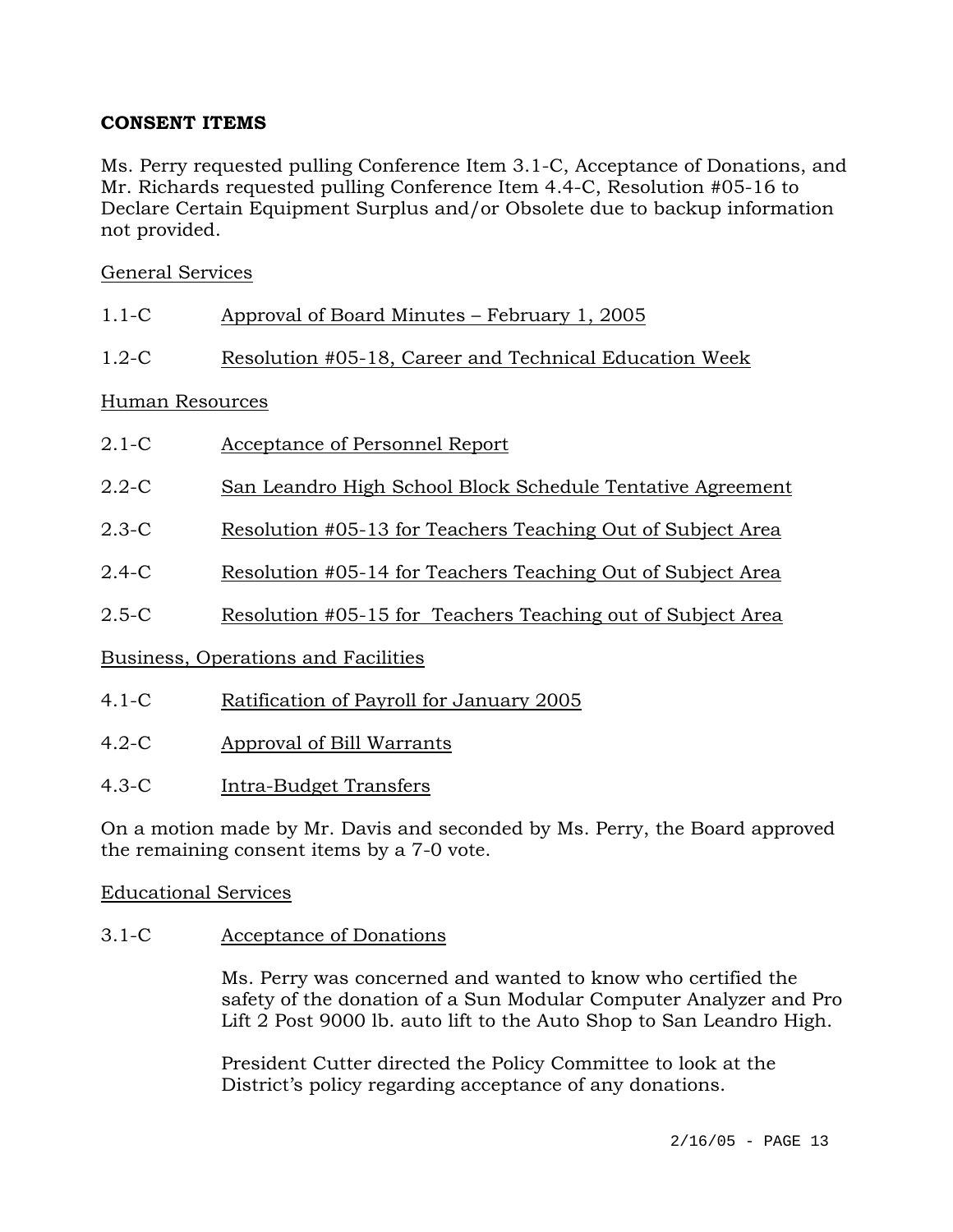On a motion made by Ms. Perry and seconded by Mr. Richards, the Board approved to accept the donations noting the concern regarding accepting donations that require certification of safety by a 7-0 vote.

4.4-C Resolution #05-16 to Declare Certain Equipment Surplus and/or Obsolete-

> On a motion made by Mr. Davis and seconded by Ms. Perry, the Board agreed to table Resolution #05-16 to Declare Certain Equipment Surplus and/or Obsolete until the March 1, 2005 Board meeting so that the backup information could be included by a 7-0 vote.

# **ACTION ITEMS**

## Educational Services

- 3.1-A Recommendation from Administrative Hearing Panel for Expulsion On a motion made by Mr. Davis and seconded by Mr. Richards, the Board approved the Administrative Hearing Panel's recommendation for expulsion for student E12-04/05 by a 7-0 vote.
- 3.2-A Recommendation from Administrative Hearing Panel for Expulsion On a motion made by Mr. Davis and seconded by Mrs. Hague, the Board approved the Administrative Hearing Panel's recommendation for expulsion for student E11-04/05 by a 7-0 vote.
- 3.3-A Recommendation from Director of Student Support Services for Termination of Expulsion On a motion made by Mr. Davis and seconded by Mr. Richards, the Board approved the recommendation from the Director of Student Support Services for termination of expelled student #E010-03/04 by a 7-0 vote.
- 3.4-A Recommendation from Director of Student Support Services for Termination of Expulsion On a motion made by Mr. Davis and seconded by Mr. Richards, the Board approved the recommendation from the Director of Student Support Services for termination of expelled student #E029-03/04 by a 7-0 vote as corrected.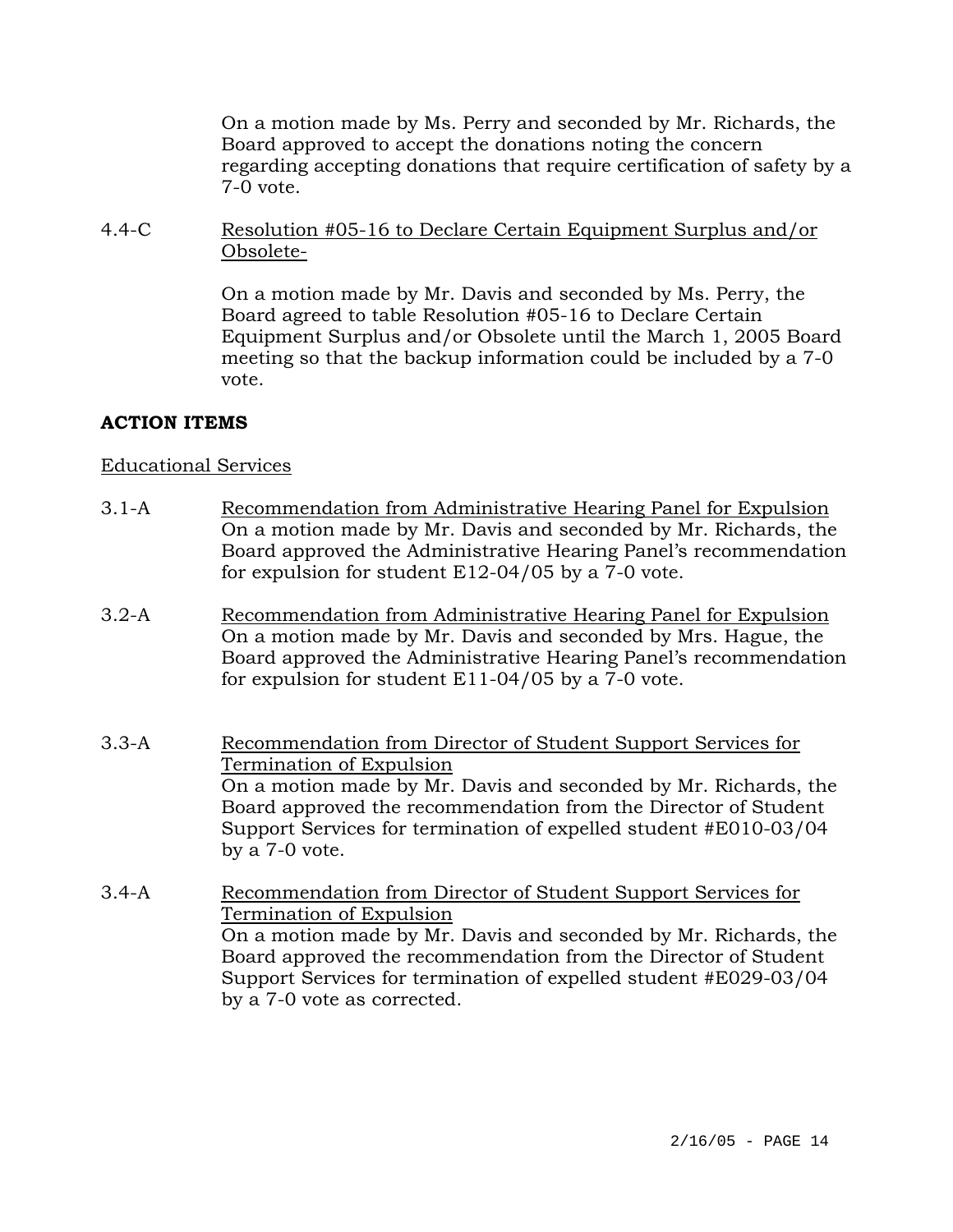- 3.5-A Recommendation from Director of Student Support Services for Termination of Expulsion On a motion made by Mr. Davis and seconded by Mrs. Hague, the Board approved the recommendation from the Director of Student Support Services for termination of expelled student #E02-04/05 by a 7-0 vote.
- 3.6-A Recommendation from Director of Student Support Services for Termination of Expulsion On a motion made by Mr. Davis and seconded by Mr. Heystek, the Board approved the recommendation from the Director of Student Support Services for termination of expelled student #E021-03/04 by a 7-0 vote.
- 3.7-A Recommendation from Director of Student Support Services for Termination of Expulsion On a motion made by Mr. Davis and seconded by Mr. Richards, the Board approved the recommendation from the Director of Student Support Services for termination of expelled student #E006-03/04
- 3.8-A Recommendation from Director of Student Support Services for Continuation

by a 7-0 vote.

On a motion made by Mr. Davis and seconded by Mr. Richards, the Board approved the recommendation from the Director of Student Support Services for continuation of the expulsion for each of the following students who have failed to meet the conditions of their expulsions, or whose current whereabouts are unknown and who are not at least eighteen years of age and have not had four or more years to complete their high school education by a 7-0 vote

| CASE NO.     | CASE NO.   |
|--------------|------------|
| E036-02/03   | E052-02/03 |
| $E042-02/03$ | E058-02/03 |
| E050-02/03   |            |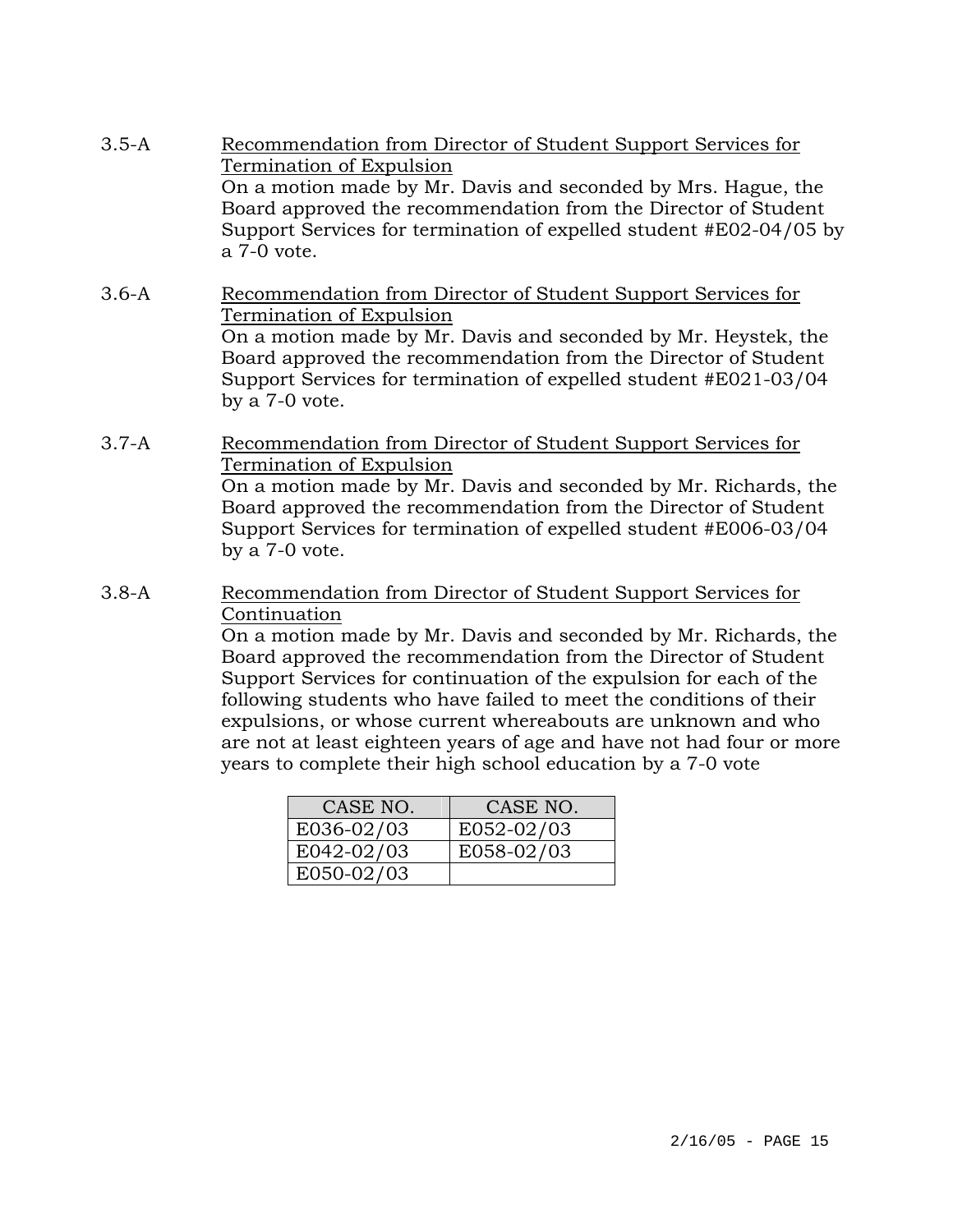3.9-A Recommendation from Director of Student Support Services for Termination of Expulsion

On a motion made by Mrs. Hague and seconded by Ms. Perry, the Board approved the recommendation from the Director of Student Support Services for termination of the expulsion order for each of the following specified students who have failed to meet the conditions of their expulsion, or whose current whereabouts are unknown and who are at least eighteen years of age and have had four or more years to complete their high school education by a 7-0 vote.

| CASE NO.   | CASE NO.   |
|------------|------------|
| E030-99/00 | E028-02/03 |
| E026-01/02 | E031-02/03 |
| E049-01/02 | E038-02/03 |
| E056-01/02 | E004-03/04 |
| E079-01/02 | E038-03/04 |

# **CONFERENCE ITEMS**

## General Services

- 1.1-CF 2005 California School Boards Assn. (CSBA) Delegate Assembly Election The Board considered the submission of a ballot for the 2005 CSBA Delegate Assembly Election. Following the tallying of the votes, the Board approved the ballot casting a vote for Gwen Estes, Denis King, Nina Moore, and Linda Perry.
- 1.2-CF Alameda County School Boards Association (ACSBA) Representative The Board discussed and considered approving the appointment of a representative to the Alameda County School Boards Association (ACSBA). On a motion made by Mr. Davis and seconded by Mr. Richards, the Board appointed Linda Perry as the representative to the Alameda County School Boards' Association (ACSBA) by a 7-0 vote.
- 1.3-CF Alameda County School Boards Association (ACSBA) Representative The Board discussed and considered approving the appointment of an alternate representative to the Alameda County School Boards Association (ACSBA). On a motion made by Mr. Davis and seconded by Mr. Richards, the Board appointed Louis Heystek as an alternate representative to the Alameda County School Boards' Association (ACSBA) by a 7-0 vote.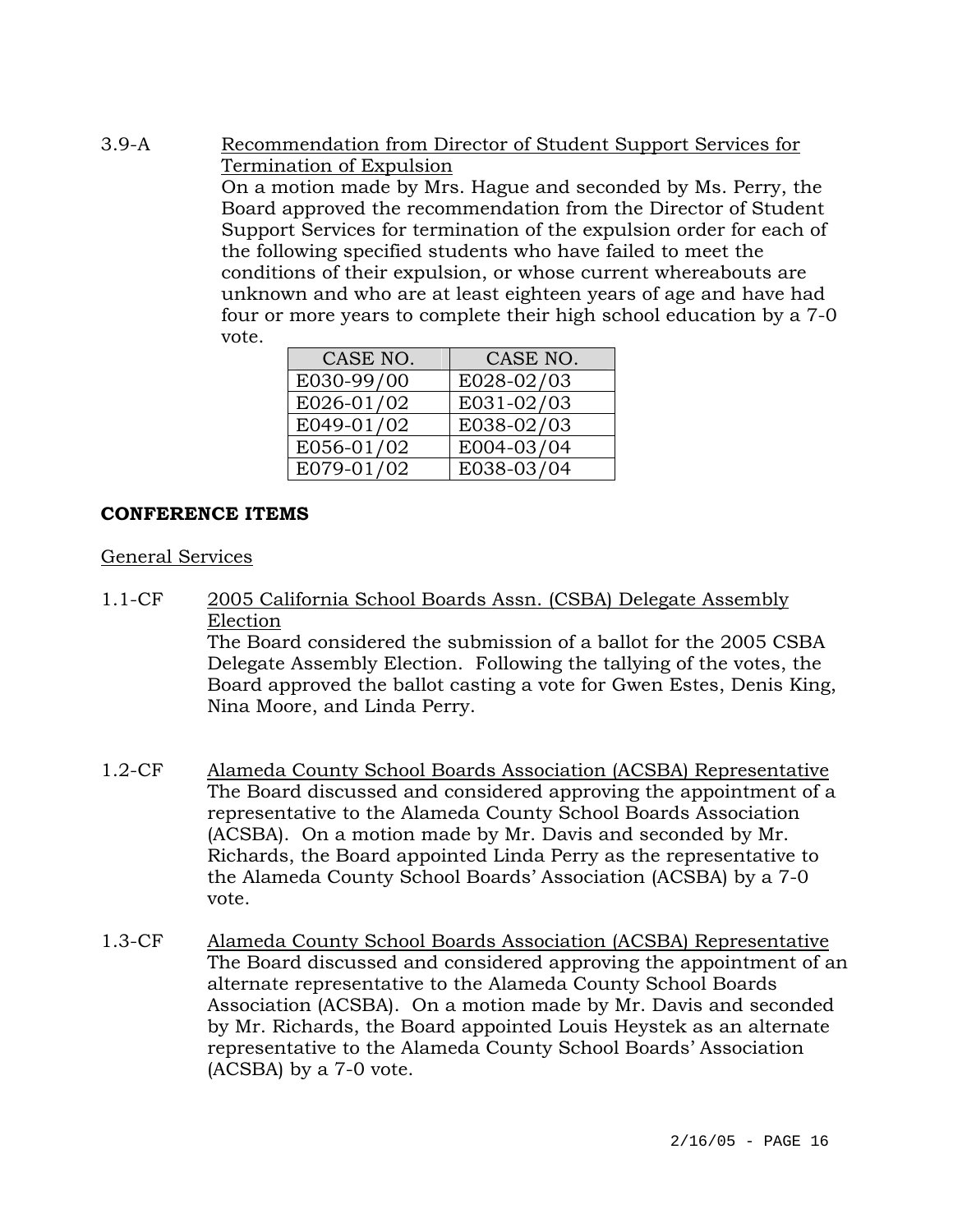- 1.4-CF Eden Area Regional Occupational Program (ROP) Governing Board The Board discussed and considered approving the appointment of a representative to the Eden Area Regional Occupational Program (ROP). On a motion made by Mr. Heystek and seconded by Mr. Davis, the Board appointed Rick Richards as the representative to the Eden Area Regional Occupational Program (ROP) by a 7-0 vote.
- 1.5-CF Eden Area Regional Occupational Program (ROP) Governing Board The Board discussed and considered approving the appointment of an alternate representative to the Eden Area Regional Occupational Program (ROP). On a motion made by Mr. Heystek and seconded by Mr. Davis, the Board appointed Pauline Cutter as an alternate representative to the Eden Area Regional Occupational Program (ROP) by a 7-0 vote.
- 1.6-CF Mid-Alameda County Special Education Local Plan Area (MACSELPA) The Board discussed and considered approving the appointment of the representative to Mid-Alameda County Special Education Local Plan Area (MACSELPA). On a motion made by Mr. Richards and seconded by Mr. Heystek, the Board appointed Linda Perry as the representative to the Mid-Alameda County Special Education Local Plan Area (MACSELPA) by a 7-0 vote.
- 1.7-CF Mid-Alameda County Special Education Local Plan Area (MACSELPA) The Board discussed and considered approving the appointment of an alternate representative to Mid-Alameda County Special Education Local Plan Area (MACSELPA). On a motion made by Mr. Richards and seconded by Mr. Heystek, the Board appointed Lisa Hague as an alternate representative to the Mid-Alameda County Special Education Local Plan Area (MACSELPA) by a 7-0 vote.
- 1.8-CF San Leandro Collaborative The Board discussed and considered approving the appointment of a representative to the San Leandro Collaborative. On a motion made by Ms. Perry and seconded by Mrs. Hague, the Board appointed Louis Heystek as representative to the San Leandro Collaborative by a 7-0 vote.
- 1.9-CF San Leandro Collaborative The Board discussed and considered approving the appointment of an alternate representative to the San Leandro Collaborative. On a motion made by Ms. Perry and seconded by Mrs. Hague, the Board appointed Ray Davis as an alternate representative to the San Leandro Collaborative by a 7-0 vote.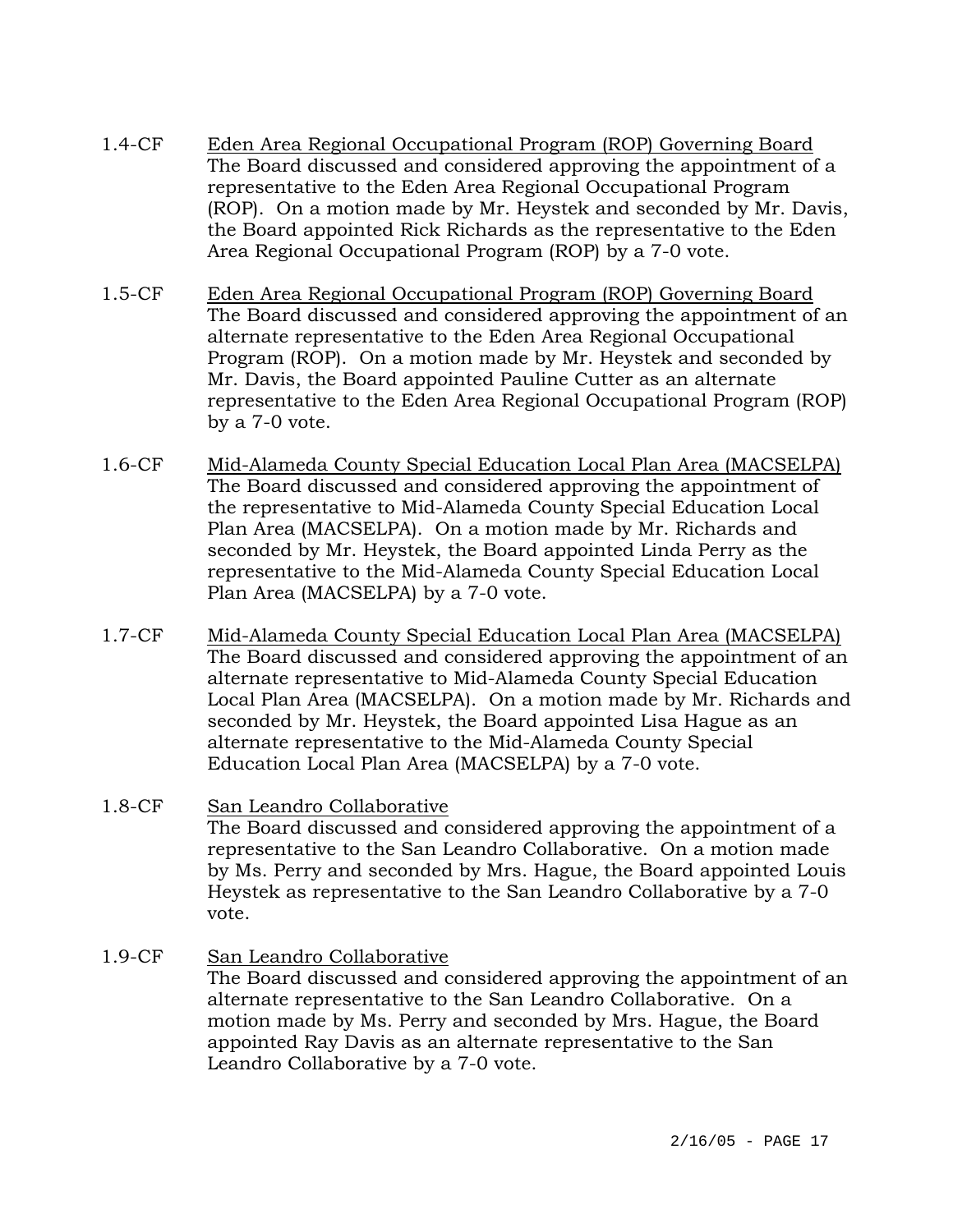- 1.10-CF Drug, Alcohol, Tobacco Education (DATE) Committee The Board discussed and considered approving the appointment of a representative to the Drug, Alcohol, Tobacco Education (DATE) Committee. On a motion made by Mr. Richards and seconded by Mrs. Hague, the Board appointed Pauline Cutter as representative to the Drug, Alcohol, Tobacco Education (DATE) Committee by a 7-0 vote.
- 1.11-CF Drug, Alcohol, Tobacco Education (DATE) Committee The Board discussed and considered approving the appointment of an alternate representative to the Drug, Alcohol, Tobacco Education (DATE) Committee. On a motion made by Mr. Heystek and seconded by Mrs. Hague, the Board appointed Linda Perry as alternate representative to the Drug, Alcohol, Tobacco Education (DATE) Committee by a 7-0 vote.
- 1.12-CF San Leandro Chamber of Commerce Partners Committee The Board discussed and considered approving the appointment of a representative to the San Leandro Chamber of Commerce Partners Committee. On a motion made by Ms. Perry and seconded by Mrs. Hague, the Board appointed Ray Davis as representative to the San Leandro Chamber of Commerce Community Partners Committee by a 7-0 vote.
- 1.14-CF Effective Governance Team Workshop The Board discussed and considered the selection of a consultant to facilitate an effective Governance Team Workshop on February 23- 24, 2005.

Mrs. Cutter said that Board members had received, through email, the perspectives for the two candidates Molly McGee Hewitt and Raymond Rood.

Mr. Heystek thought the two candidates were well qualified and supported Molly McGee Hewitt because of her experience and familiarity with public education/school board district's governance.

Mr. Cassidy said that he may not be able to attend both sessions and had requested having this workshop on a Saturday.

Mr. Davis said his preference was a 1-day workshop but he would make himself available if it was the consensus of the Board; however, he would like to see it rescheduled to be sure that everyone was in attendance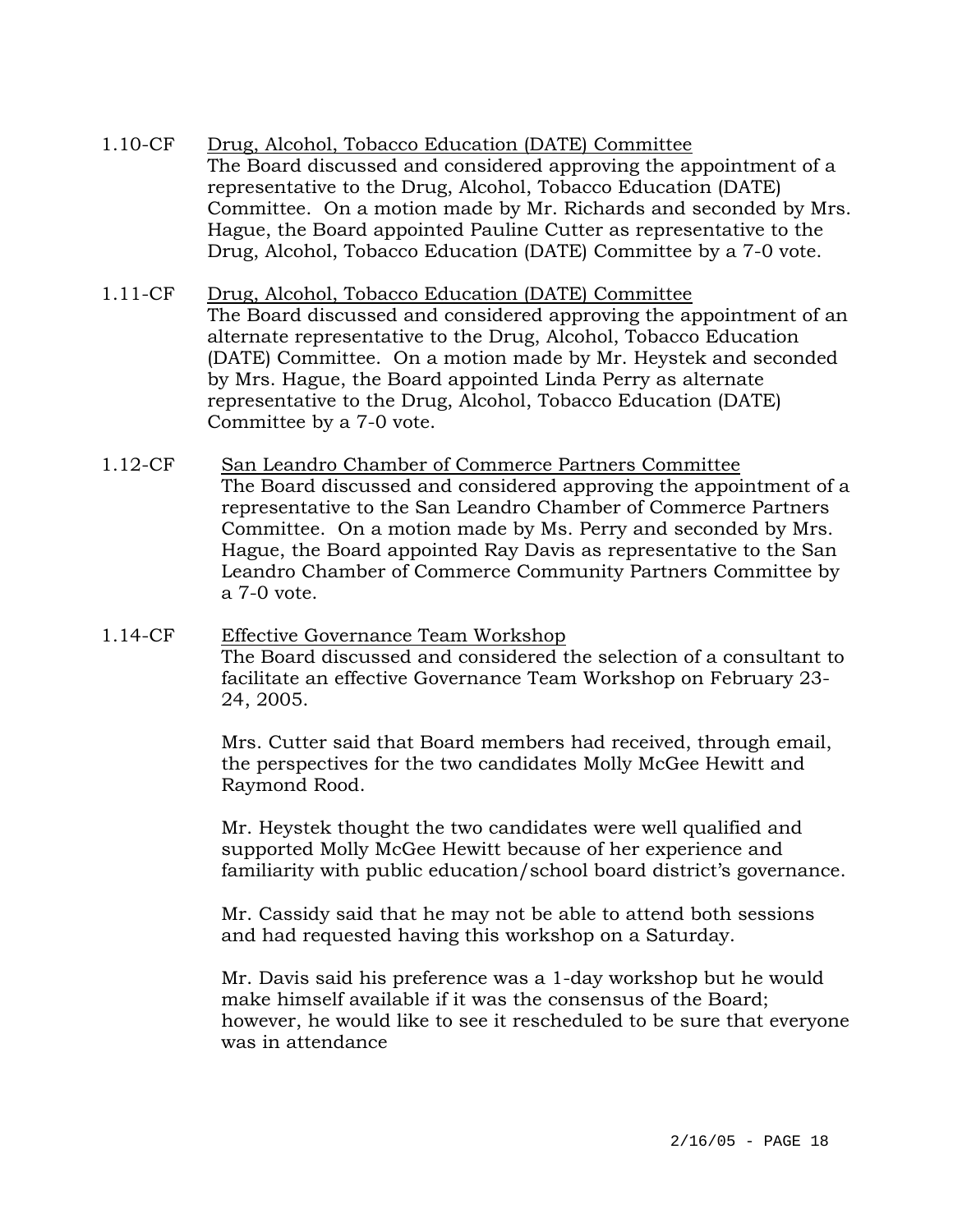Mr. Richards agreed that a team workshop was needed and supported Raymond Rood because he thought he would be a better fit for this Board. He would like to see the Board select a consultant tonight and then calendar the workshop for next week.

Mr. Heystek agreed that Board was committed to the process, but he had held these days as he was asked to and strongly suggested doing it on those two days and move the process along.

Mr. Davis supported Raymond Rood and the skills that he would to the table. He said that he was looking for a consultant that would get to the root of the problems with effective, open communication and is was not interested in the standard CSBA information. He wanted this workshop to focus on our needs.

Ms. Perry agreed that to be successful all members needed to be in attendance. She supported Molly McGee Hewitt because of the cost, her experience as a former school board member and her focus is on school boards. She said that she had attended a couple classes of Molly's and found her to be non- judgmental, a listener, and a solution finder. Ms. Perry felt that she would treat everyone on this board with equal respect and listen to everyone's point of view.

Mrs. Hague said that reading through the information she found the format that Molly was proposing easier to follow but wanted to hear the perspective of the Board as she was not familiar with either candidate.

Mrs. Cutter talked to both candidates and both were supportive of our efforts; however, she supported Molly for the price and for her school board experience. She also noted that she felt uncomfortable using a facilitator who knows a Board member and would prefer a more neutral consultant.

It was decided to reschedule the Finance Committee meeting in order to accommodate Mr. Cassidy so that he would be able to attend the team building workshop.

On a motion made by Mr. Heystek and seconded by Ms. Perry, the Board selected Molly McGee Hewitt to facilitate an effective Governance Team Workshop on February 23-24, 2005 from 6-9 p.m. on the  $23<sup>rd</sup>$  and 6:30-9:30 p.m. on the 24th by a 4-3 vote.

 Ayes: Cutter, Hague, Heystek, Perry Noes: Cassidy, Davis, Richards

#### Human Resources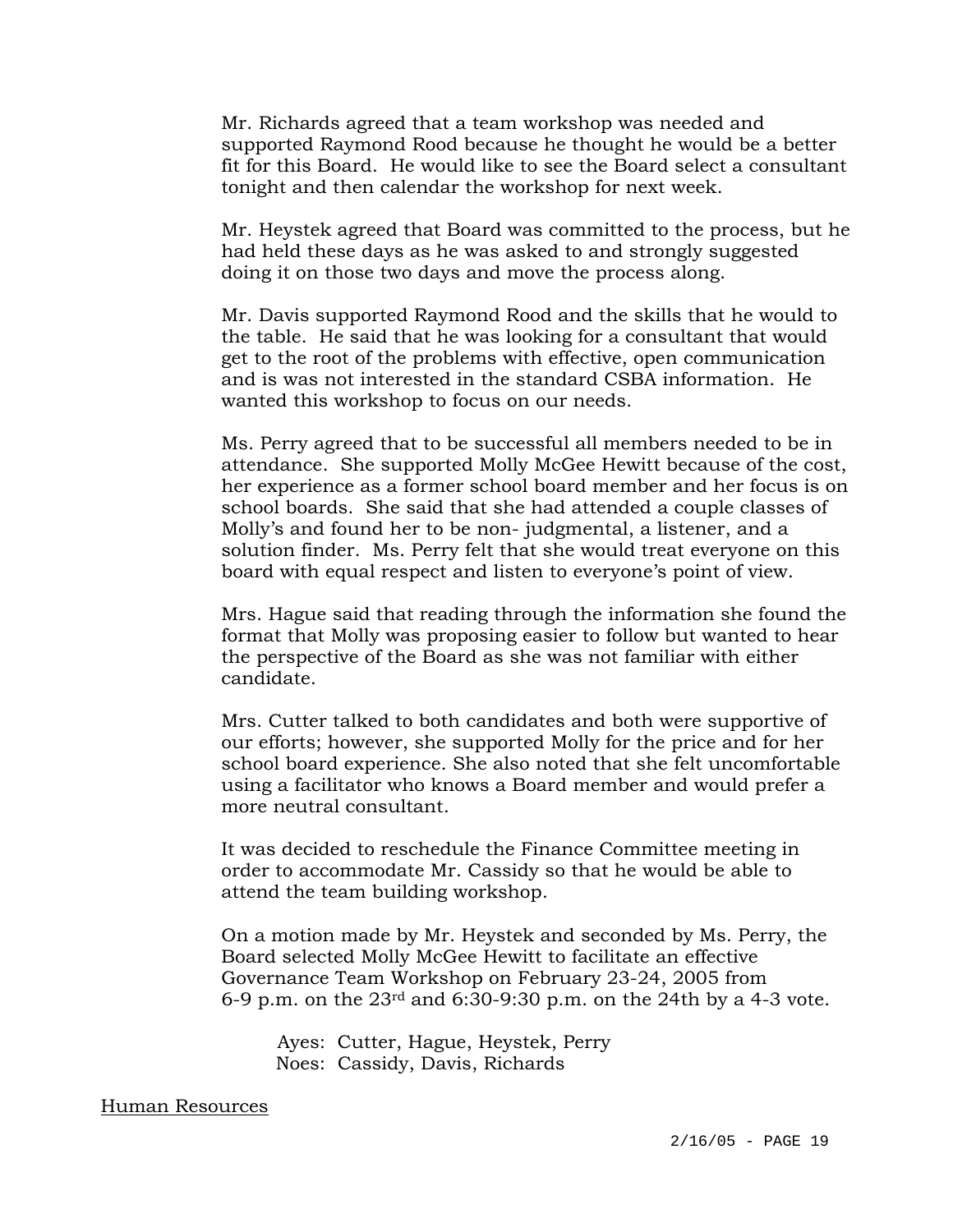2.1-CF Revision of Board Policy 4119.11; 4219.11; 4319.11 (a-b), Sexual Harassment-Personnel The Board discussed and considered approving the revisions of Board Policy 4119.11; 4219.11 4319.11 (a-b), Sexual Harassment-Personnel.

> Policy Committee Chair, Linda Perry, suggested moving this item to the March 1 Board meeting giving the Board time to review the revisions.

In reference to AR 4119.11 (g) #9 stating *"The Assistant Superintendent of Human Resources or designee shall give the Superintendent or designee a written report of the complaint and investigation",* he would like the Board of Education given a final report also, and it was not clear to him in the AR what the Board's role was.

Mr. Martinez explained that if there was an investigation and it was determined that an employee did in fact violate District policy, the Board would part of the appeal process if there was a dispute over the findings and it would be brought to the Board in closed session.

2.2-CF Revision of Board Policy 5145.7 (a-c), Sexual Harassment-Students The Board discussed and considered approving the revision of Board Policy 5145.7(a-c), Sexual Harassment –Students.

> It was the consensus of the Board to also pull this item and bring it to the March 1 meeting to give the Board more time to review the revisions.

### Business, Operations and Facilities

4.1-CF Resolution #05-17, Adult Education Community Center The Board discussed and considered adopting Resolution #05-17, for Meehleis Modular Buildings, Inc. to construct the modular building campus for the Adult School at Muir Middle School.

> On a motion made by Ms. Perry and seconded by Mr. Richards, the Board adopted Resolution #05-17 for Meehleis Modular Buildings, Inc. to construct the modular building campus for the Adult School at Muir Middle School by a 7-0 vote.

### 4.2-CF Modification of the MOU for the Bancroft Playing Field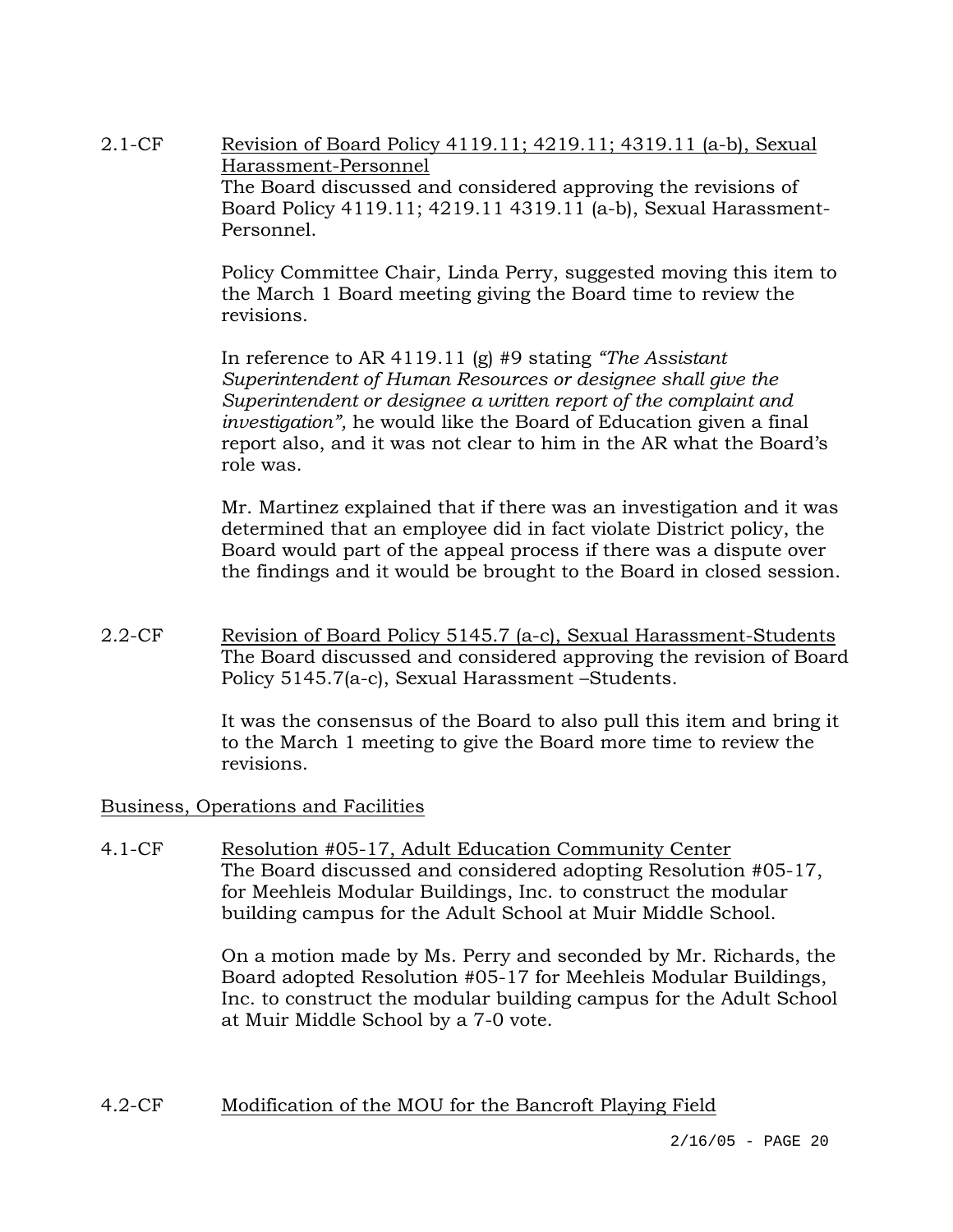The Board discussed and considered approving the amended MOU for the Bancroft Playing Field and directed staff to pursue opportunities to raise the \$110,000 short fall to build a track if the state grant is approved.

Mr. Heystek asked if there was a new schematic describing what the value added to this project is. Mr. Glaster said that there was a new schematic at this time and felt that the net games was something that could be addressed at later time, and the community is committed to having a track.

Mr. Heystek asked if our eligibility for the grant would be compromised because the track is not included in the grant proposal. Mr. Glaster said that we would be informing the state of our intentions to have a track as a separate project. Trustee Heystek supported the modifications to the MOU but would the City/Liaison to receive updates on the project of what it is going to look like without the nets and track as part of this new proposal.

On a motion made by Ms. Perry and seconded by Mr. Richards, the Board approved the amended MOU for the Bancroft Playing Field and directed staff to pursue opportunities to raise the \$110,000 short fall to build a track if the state grant is approved by a 7-0 vote.

## 4.3-CF Williams Lawsuit School Facilities Needs Assessment Program for Deciles 1-3 Schools

The Board discussed and considered approving the recommendation from staff to have Vanir Construction Management, Inc. complete the School Facilities Needs Assessment as prescribed by the state of California. The amount shall not exceed \$15,000 at three sites.

Mr. Glaster explained that was not put out to bid because it was under the bid limit so it was not needed and said that Vanir is already on site and it was an expediency issue and they will do a great job.

On a motion made by Mr. Richards and seconded by Mr. Heystek, the Board approved the recommendation from staff to have Vanir Construction Management, Inc. complete the School Facilities Needs Assessment as prescribed by the state of California. The amount shall not exceed \$15,000 at three sites by a 7-0 vote.

## 4.4-CF Window Replacement Project – Port of Oakland Noise Abatement Settlement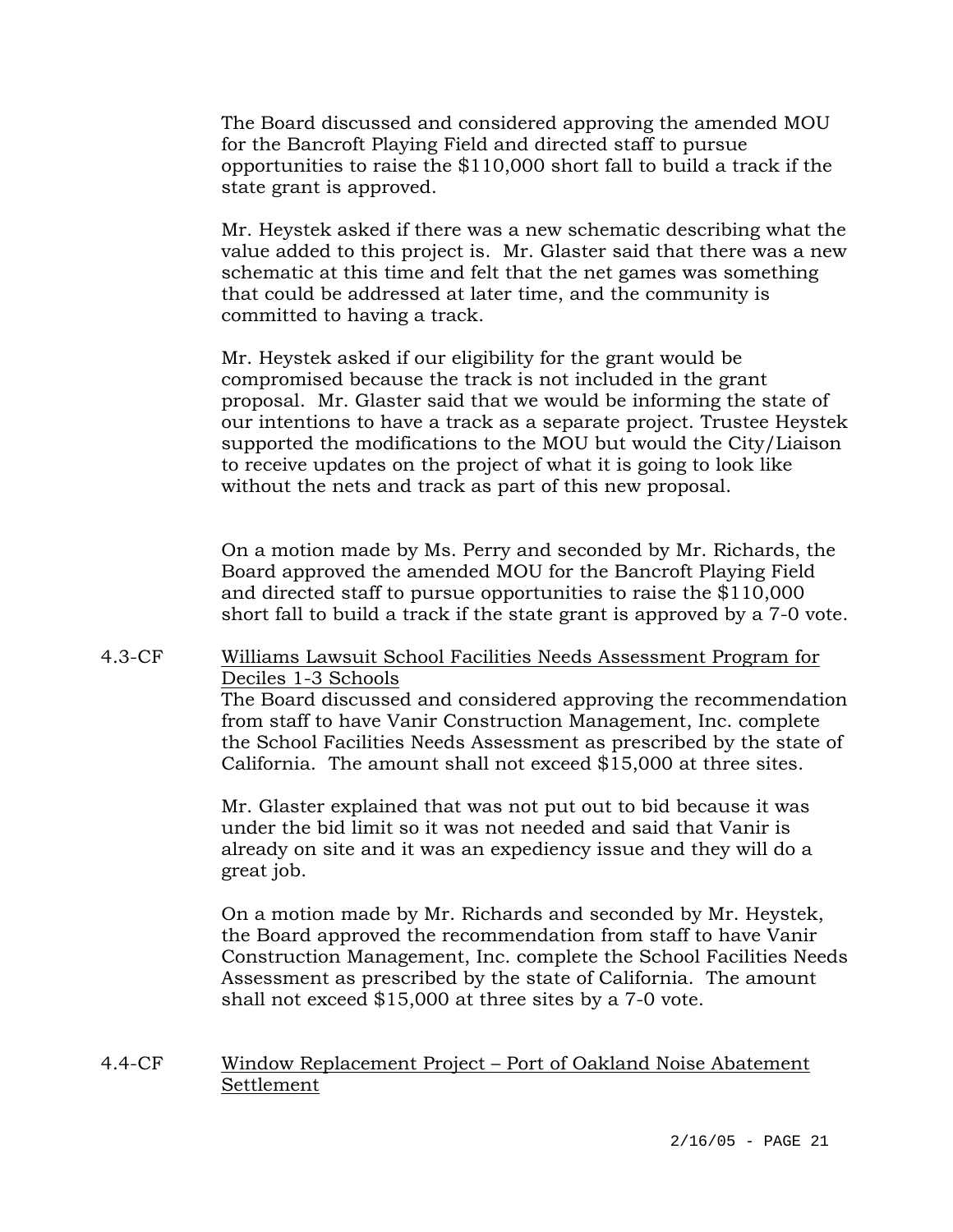The Board discussed and considered approving Aedis Architecture and Planning to be the architect of record for Muir Middle School and Wilson Elementary School, and MWM Architects Inc. be the architect of record for Garfield, and Monroe Elementary schools.

On a motion made by Ms. Perry and seconded by Mr. Heystek, the Board approved Aedis Architecture and Planning to be the architect of record for Muir Middle School and Wilson Elementary School, and MWM Architects Inc. be the architect of record for Garfield, and Monroe Elementary schools by a 7-0 vote.

## **INFORMATION ITEMS**

### Human Resources

- 2.1-CF AR 4199.11; 4219.11; 4319.11 (a-f), Sexual Harassment-Personnel This item was pulled to the March 1 Board meeting to allow the Board more time to review the revisions.
- 2.2-CF AR 5145.7 (a-g), Sexual Harassment Students This item was also pulled to the March 1 Board meeting to vie the Board more time to review the revisions.

### Business, Operations and Facilities

4.1-I Miscellaneous Receipts Miscellaneous receipts in the amount of \$1,206,848.88 have been deposited in the Treasury of Alameda County.

## **ADDITIONAL SUGGESTIONS AND COMMENTS FROM BOARD MEMBERS**

It was the consensus of the Board to have the March 15 Board meeting to Madison, if available, because the City Council Chambers would not be available due to the swearing in of the new councilmember.

The Board adjourned into closed session at 11:30 p.m.

The Board reconvened to open session at 12:10 a.m. President Cutter said the Board had been in closed session and no action was taken.